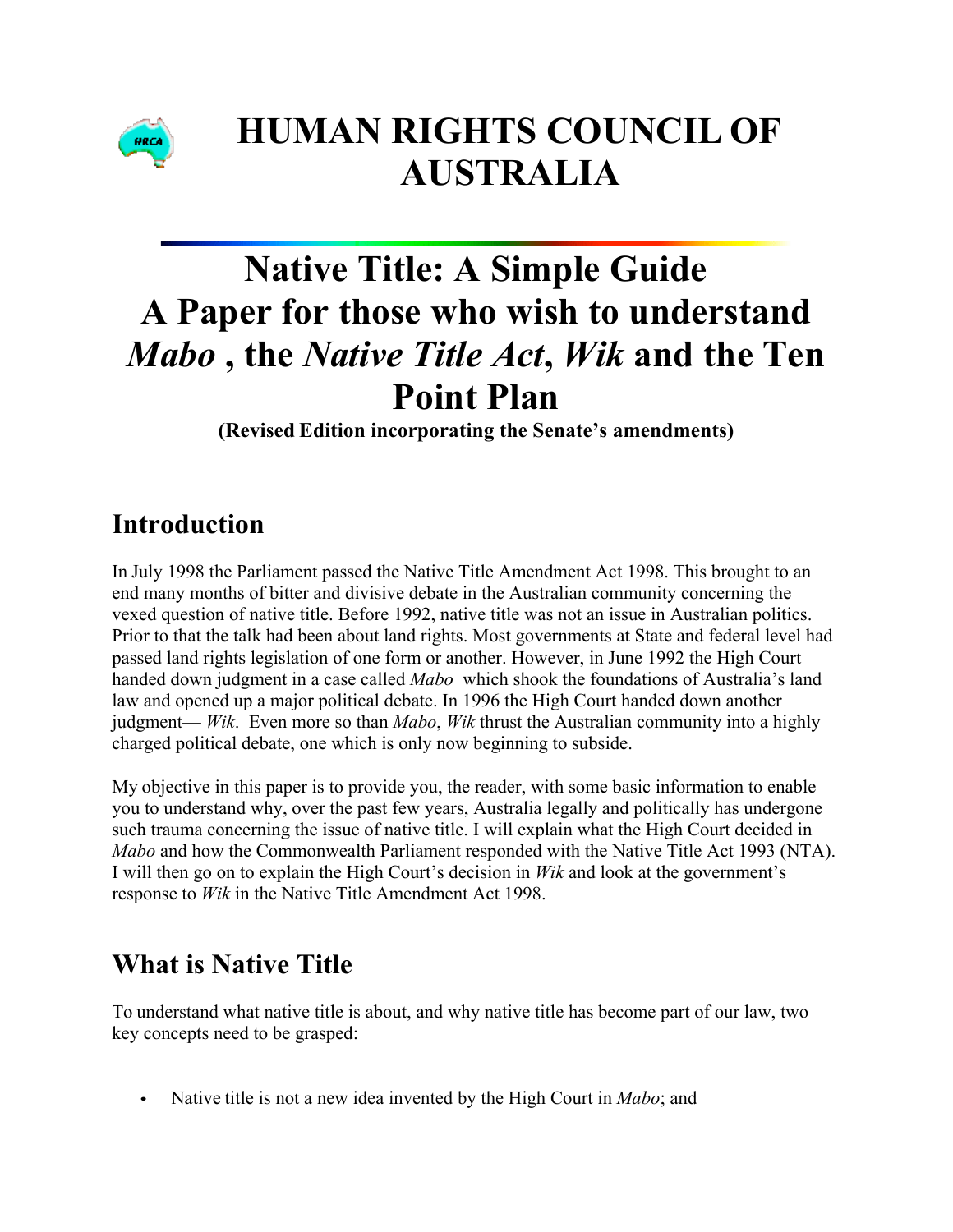• *Mabo* did not give benefits to the Aborigines; it recognised rights which had existed for thousands of years.

Those two concepts define the difference between land rights and native title. In the case of land rights, governments pass legislation to give to indigenous Australians certain rights to obtain land as a means of compensating them for the lands which were taken from them when the Australian colonies were established. Native title, on the other hand, is a principle of our common law which recognises that indigenous people did not necessarily lose their land when the colonies were established.

The recognition of native title has been part of English law for hundreds of years. It was based on the fundamental principle that the inhabitants of a territory with prior possession of land had a right to retain that land against newcomers including the English settlers of that territory. In all parts of the British Empire where the British settled, bar one, the laws and customs of the indigenous people relating to land ownership and management (ie. "native title") were given recognition by the common law: in North America, New Zealand and Africa—but not in Australia.

And why was this so? Well, quite frankly, it was because when the British first occupied Australia they did not believe that the indigenous peoples had any laws and customs concerning land that required recognition. Influenced by the reports of William Dampier, the English pirate cum explorer who visited these shores in 1699, and Captain Cook and others who came here in 1770, it was generally thought in England at the time of the First Fleet that the natives of New Holland, as the continent was then called, were in small numbers, that they wandered around without having any fixed territory, and that they were such a primitive people that they had no recognisable system of laws and customs.

As a result, native title, which in 1788 was well known to English law was not recognised in Australia.

You have no doubt heard of the term "terra nullius". It is Latin and literally means "land of no one", ie. nobody's land, land without an owner. This was an important concept in the system of International Law which was in force in the late Eighteenth Century. As the European powers the Portuguese, the Dutch, the English, the French and the Spanish—built their empires with daring feats of sea navigation by such explorers as Vasco Da Gama, Francis Drake, Christopher Columbus, it had become essential, so as to avoid conflict among these powers, for them to agree on a set of rules to determine which of them had authority over newly discovered territories. This is the concept of "sovereignty", ie. who has the ultimate authority in a particular country.

(Sovereignty is an important concept to which I will return later. At this stage it is important for you to recognise the distinction between sovereignty of a country and ownership of the land. In Australia, for example, the Queen in Parliament is sovereign—ie. the person with ultimate authority to make laws which govern my conduct ; but I own my house and until such time as the sovereign passes a valid law to the contrary, I am entitled under the law to possession of my house to the exclusion of everyone else—even the Queen.)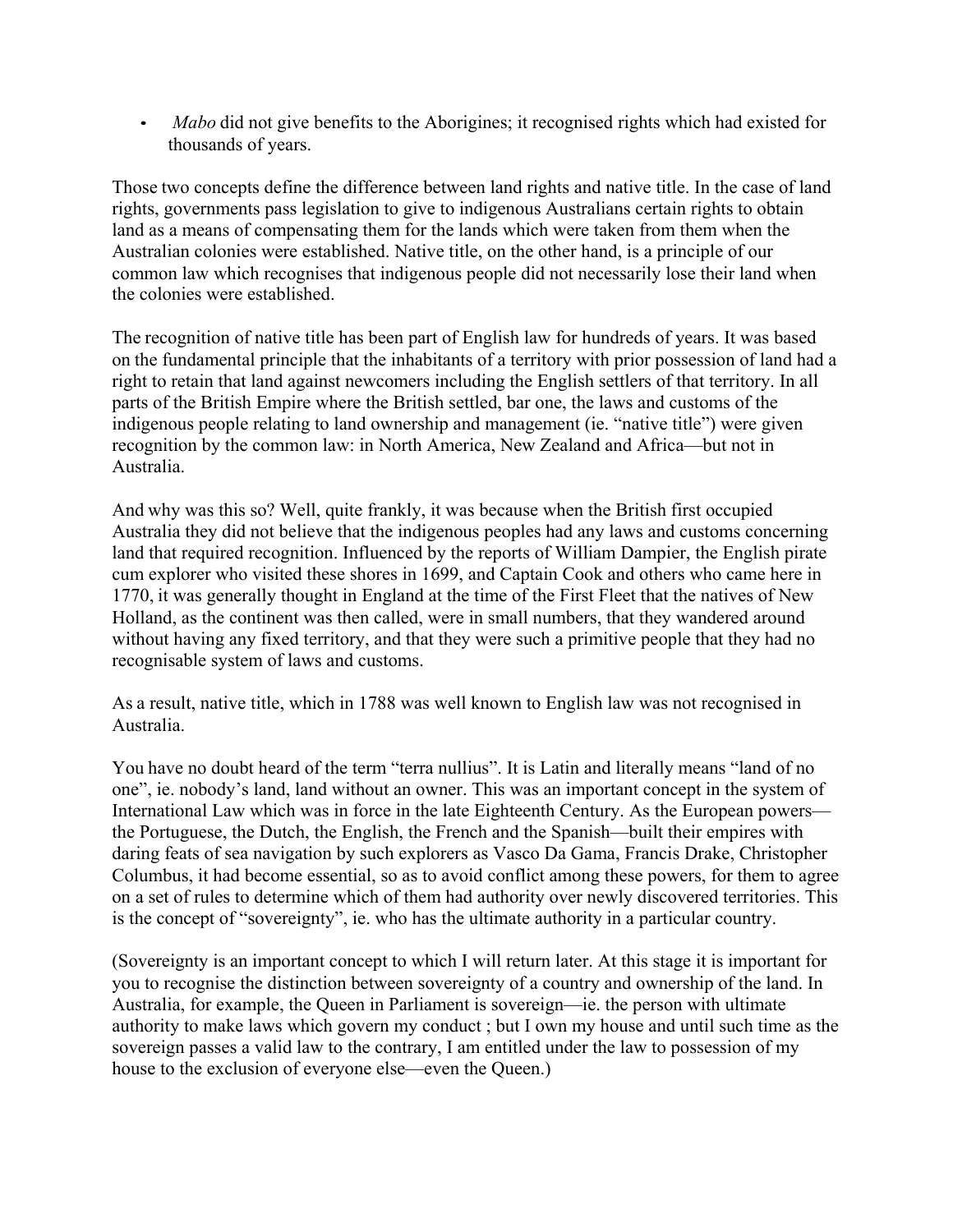The doctrine of terra nullius meant that the European power which discovered a new uninhabited territory was entitled to claim that land as part of its empire. Sometimes, newly discovered lands were not literally uninhabited, but were occupied by people whom the Europeans called "savages" or "primitive" people. This proved no barrier to European expansion. The terra nullius doctrine was simply extended to cover the situation where the people living there, in the opinion of the Europeans, were uncivilised. The British adapted the international law concept of terra nullius to govern the situation in "settled" colonies, which is how the law regarded Australia.

Accordingly, when the First Fleet arrived in 1788 and Captain Phillip raised the flag at Sydney Cove, the British claimed not only that the Crown obtained sovereignty over New South Wales (then the whole of the eastern half of the continent) but also ownership of the land as well. After all it was nobody's land ("terra nullius"). In other parts of the British Empire, where the inhabitants were not regarded as uncivilised, the Crown claimed sovereignty but not ownership of the land. For the Crown to get ownership of inhabited land peacefully it had to enter into a treaty with the natives to acquire the land it wanted. Of course, in many cases those treaties were broken. But at least the British were prepared to recognise and treat with the natives in those colonies. They did not do so here because they regarded the natives as uncivilised—ie. they had no system of laws and customs concerning land.

Two hundred years of anthropology and historical study of Australian Aborigines have clearly demonstrated that far from lacking a system of laws and customs, the indigenous peoples of this land had, over tens of thousands of years, developed complex forms of social organisation, including laws relating to ownership and management of land. However, because of the ignorance of the British in 1788, they wrongly believed that the indigenous peoples did not have a system of land law deserving of recognition by the common law. By the middle of the Nineteenth Century, however, many in England (including members of the British government) and in Australia had formed a different view. But by then the demand for more and more land to accommodate the squatters' expansion into the bush meant that nothing was done about changing the approach which the law had adopted, namely that Australia in 1788 was terra nullius. This approach was confirmed in 1889 by the Privy Council which in Cooper v. Stuart held that Australia in 1788 was "a tract of territory practically unoccupied without settled inhabitants". Up until 1992 that remained the law.

What the High Court did in *Mabo* in 1992 was to admit the error and to say that, in the face of the historical facts and modern attitudes to human rights, the common law of Australia, in good conscience, could no longer refuse to recognise the native title of the indigenous inhabitants of Australia. In effect, the judges said that knowing what we know now, it would be unjust for the common law of Australia to maintain the fiction that Australia in 1788 was terra nullius. So *Mabo* did not invent native title, it merely applied to Australia that part of the common law which had applied elsewhere in the British Empire for hundreds of years. And *Mabo* did not give benefits to the Aborigines in the form of rights that they did not have before; rather it belatedly recognised rights to ownership of land which the Aborigines had possessed for thousands of years before 1788. It is the failure of many non-Aboriginal Australians—through ignorance or wilful intent—to accept that the indigenous people in 1788 possessed, and thereafter never surrendered, rights of ownership to the land which renders those non-Aboriginal Australians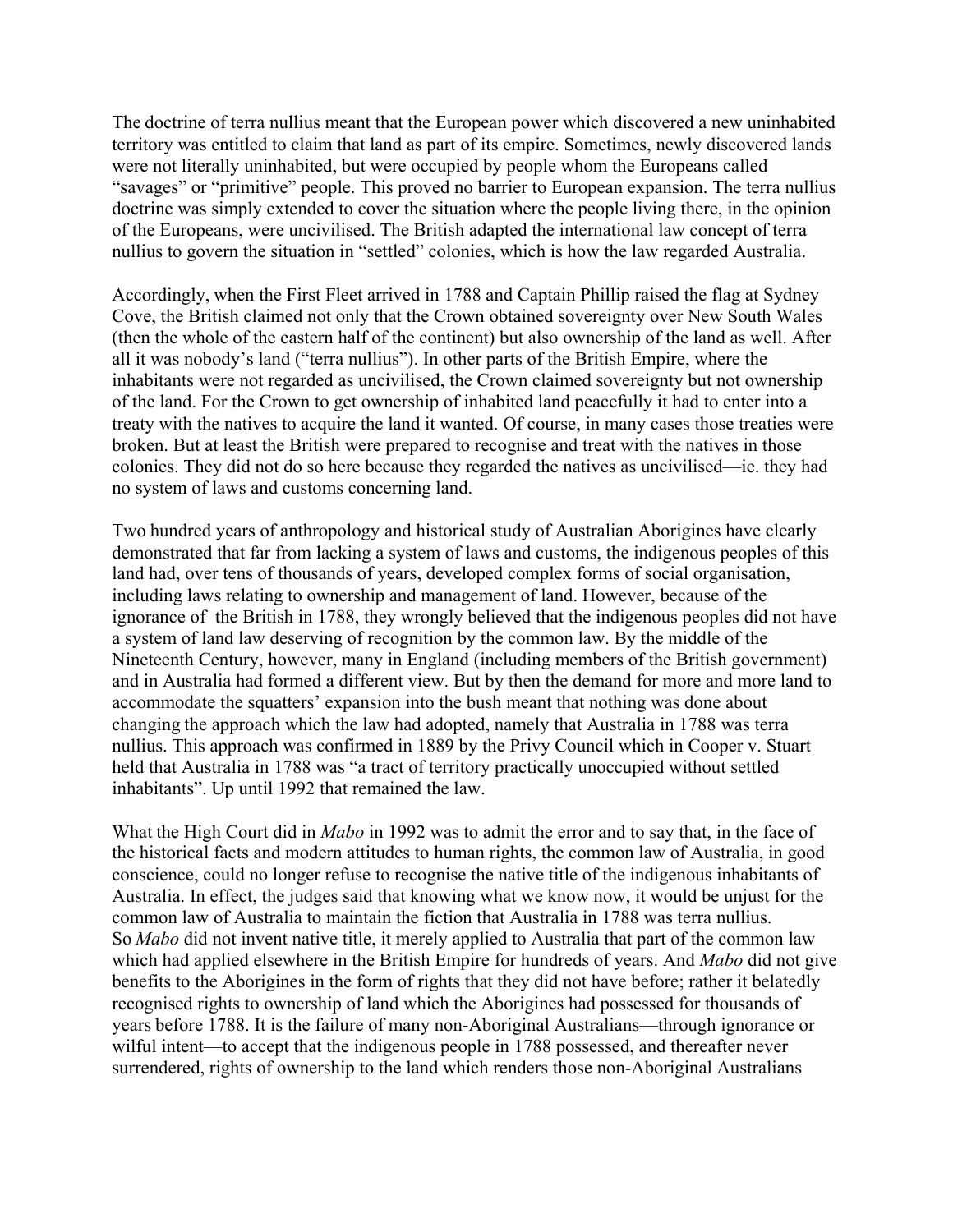incapable of coming to terms with the concept of native title as espoused by the High Court in *Mabo*.

### **The** *Mabo* **Case**

### **Background**

This case concerned the Murray Islands in Torres Strait which had been annexed by the Colony of Queensland in 1879. In 1982 Eddie Mabo and two other members of the Meriam people who occupied the Murray Islands brought an action against the State of Queensland and the Commonwealth of Australia in the High Court claiming that the Crown's sovereignty over the islands was subject to the rights of the Meriam people based upon local custom and traditional native title.

### **What the High Court Decided**

The High Court by a majority of six to one agreed. In its reasons for the decision the Court stated a number of broad principles which apply not only to the Murray Islands in the Torres Strait but also to mainland Australia. In summary those principles are as follows:

#### **1. Although the British Crown acquired sovereignty, it did not acquire beneficial or full ownership of the land. However, sovereignty conferred on the Crown authority to take beneficial ownership of the land if it chose to do so. But, if it did not choose to do so, the land continued to belong to the indigenous people according to their laws and customs.**

When the First Fleet arrived in Sydney Cove, the Crown in some cases did choose to take beneficial ownership of land. For example, when the Governor established his residence, Government House, that was an act by the Crown whereby it asserted ownership of the land on which the residence was built. In those early days there would have been many such examples: barracks for the soldiers, stockades for the convicts and so on. The High Court in *Mabo* said that by asserting full ownership in that way the native title of the local Aborigines would have been extinguished. Other examples of acts of the Crown which *Mabo* says may extinguish native title are legislation (ie. Acts of Parliament) and grants of freehold. In the first thirty or forty years of the colony the Crown made many grants of freehold to soldiers and free settlers. According to *Mabo*, native title in any land granted to those people was extinguished. However, what *Mabo* makes clear is that the Crown did not automatically become the owner of all the land in the colony merely because it acquired sovereignty. It had to do some other act by which it unequivocally indicated that it intended to claim full ownership of the land.

Until it did that the Crown only had a nominal title to the land called "radical" (ie. root) title. Radical title is a theoretical legal concept (what is called a "legal fiction") to give effect to the land law system which we inherited from England. This system had evolved from feudal times when the King was considered the owner of all of the land in the kingdom and everyone else held their title from the King.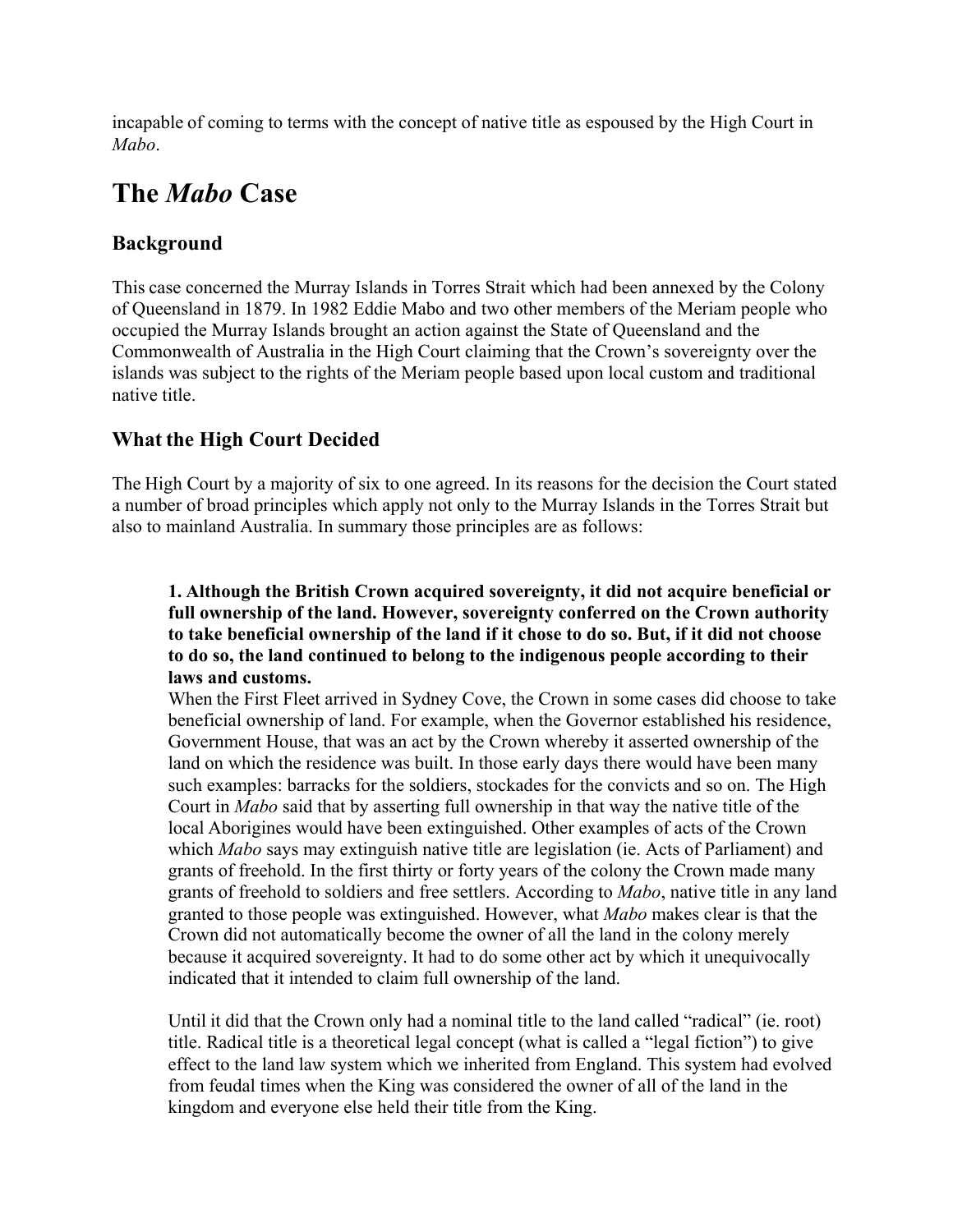Before *Mabo* the law held that Aboriginal tribes thousands of kilometres from Sydney Cove, which might not have had contact with white men for two or three generations after 1788, automatically lost ownership of their lands in 1788, simply by the Crown's assertion of sovereignty. Following *Mabo* the law now says that the Aborigines did not lose ownership of their land until the Crown did some act which clearly indicated that the Crown intended to take over ownership of the land. Australia is a vast continent and despite 200 years of European occupation, there are still many parts of the country where the Crown has not yet done an act asserting full ownership in such a way as to extinguish the native title of the indigenous people.

#### **2. Where native title continues to exist, the laws and customs of the indigenous people who have connection with the land determine the rights which the native title confers—ie. whether it is to reside on the land, to hunt and fish or to hold ceremonies etc.—and who may exercise those rights.**

Native title is generally a communal rather than an individual title. The laws and customs of the various Aboriginal peoples differs, just like laws differ between the States of Australia or between countries. Also, as with the laws and customs of all living communities, the laws and customs of Aboriginal peoples are not static. They change over time to meet the challenges of the day. Given the significant impact of white contact, it is not surprising that the laws and customs of Aboriginal peoples have undergone substantial change over the years. From this it follows that it is not necessary for the continued existence of native title that the relevant Aboriginal group has maintained a tribal existence of the kind they lived in 1788.

#### **3. Native title to particular land is extinguished if the tribe or group having native title loses its connection with the land.**

The existence of native title depends on a continuing connection with the land. If the connection is broken then the native title is said to be extinguished. The connection must have existed and been maintained since the time the Crown first asserted sovereignty—in the case of New South Wales, 1788. Therefore, those claiming native title to land must show:

- o that they are descended from the Aborigines whose land it was in 1788; and
- o that over the generations a traditional connection has been maintained with the land.

That does not mean that there has to have been a continuing physical connection—after all many Aborigines were forcibly removed from their land and prevented from returning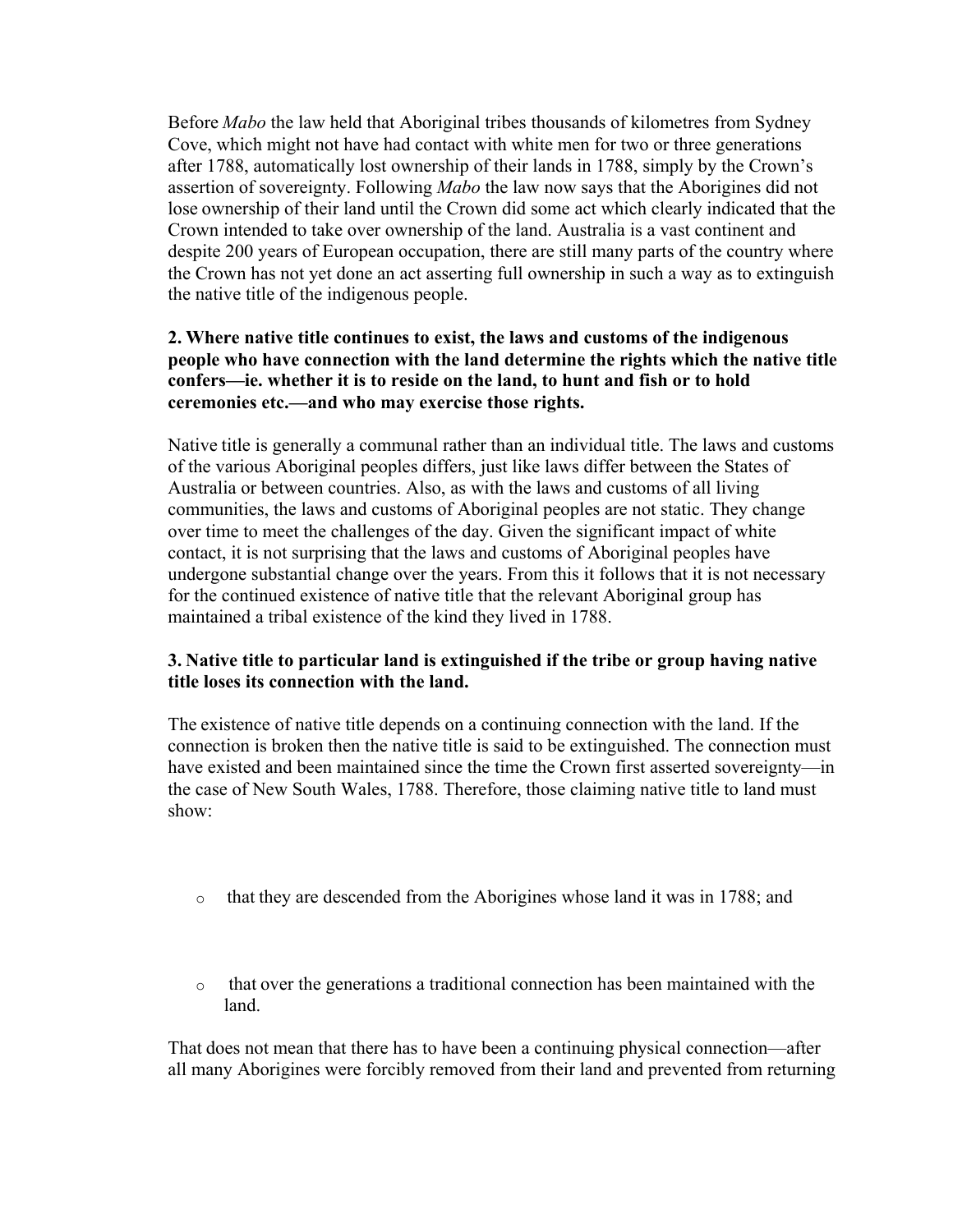to it, but their descendants may have continued to live in the district and continued to maintain a connection with the land in many ways other than physical occupation.

#### **4. Native title over any parcel of land may be surrendered to the Crown but the rights and privileges conferred by native title are otherwise inalienable (ie. nontransferable).**

If an Aboriginal community has native title to land, it cannot sell it or mortgage it or lease it in the same way that land owners can with ordinary title. The Aboriginal community may, however, transfer or surrender its native title to the Crown. The restriction on dealing with native title land may not be a problem where the land is of particular spiritual significance and is to be held in perpetuity for spiritual purposes. However, where particular land does not have such significance, and an Aboriginal community wishes to develop the land for commercial purposes, it may be important to be able to deal with it in the same way that land subject to ordinary title can be dealt with. One way that it could do that is to surrender the native title to the Crown in return for a grant of freehold over that land or for monetary compensation which would enable the Aboriginal community to purchase other land.

### **What Flowed from the Decision**

Even though *Mabo* concerned islands in the Torres Strait, it opened the way for Aboriginal peoples on the mainland to make claims in respect of their traditional land. But, as with Eddie Mabo's claim, that way was not an easy one. In order for Aboriginal people to establish all the factors required to prove that native title continues to exist, extensive research must be undertaken covering such disciplines as history, anthropology, linguistics and genealogy. As well the chain of title and prior use of the land must be ascertained back to 1788 to see whether or not there has been an extinguishing act by the Crown—ie. where the Crown has asserted full ownership of the land.

Having gathered all of that evidence, the native title claimants must prove all of those matters in a court of law. Cases of this complexity could run for ages, both in their preparation and conduct—Mabo's case took more than ten years from start to finish. Though subsequent cases may not take that long, they would still be lengthy and very expensive to run because lawyers and expert witnesses would be engaged in court for weeks on end. Further, because native title law is novel and Mabo only gave broad statements of the principles governing it, the courts would have to work out the detailed principles on a case by case approach. Thus many of the cases would have to go on appeal to a higher court for those issues to be debated and ruled on. The cost of such an exercise for most Aboriginal communities would be prohibitive. Therefore their rights might remain unrecognised despite what Mabo said.

Another consequence of Mabo was that if native title existed in relation to a particular parcel of land, the Aborigines, in effect, had a right to veto any future dealings with that land which might extinguish or impair their native title. Therefore, while the long process of deciding whether native title existed was taking its course through the courts, anyone wishing to deal with the land—not only the Aboriginal claimants, but also persons wishing access to it for purposes such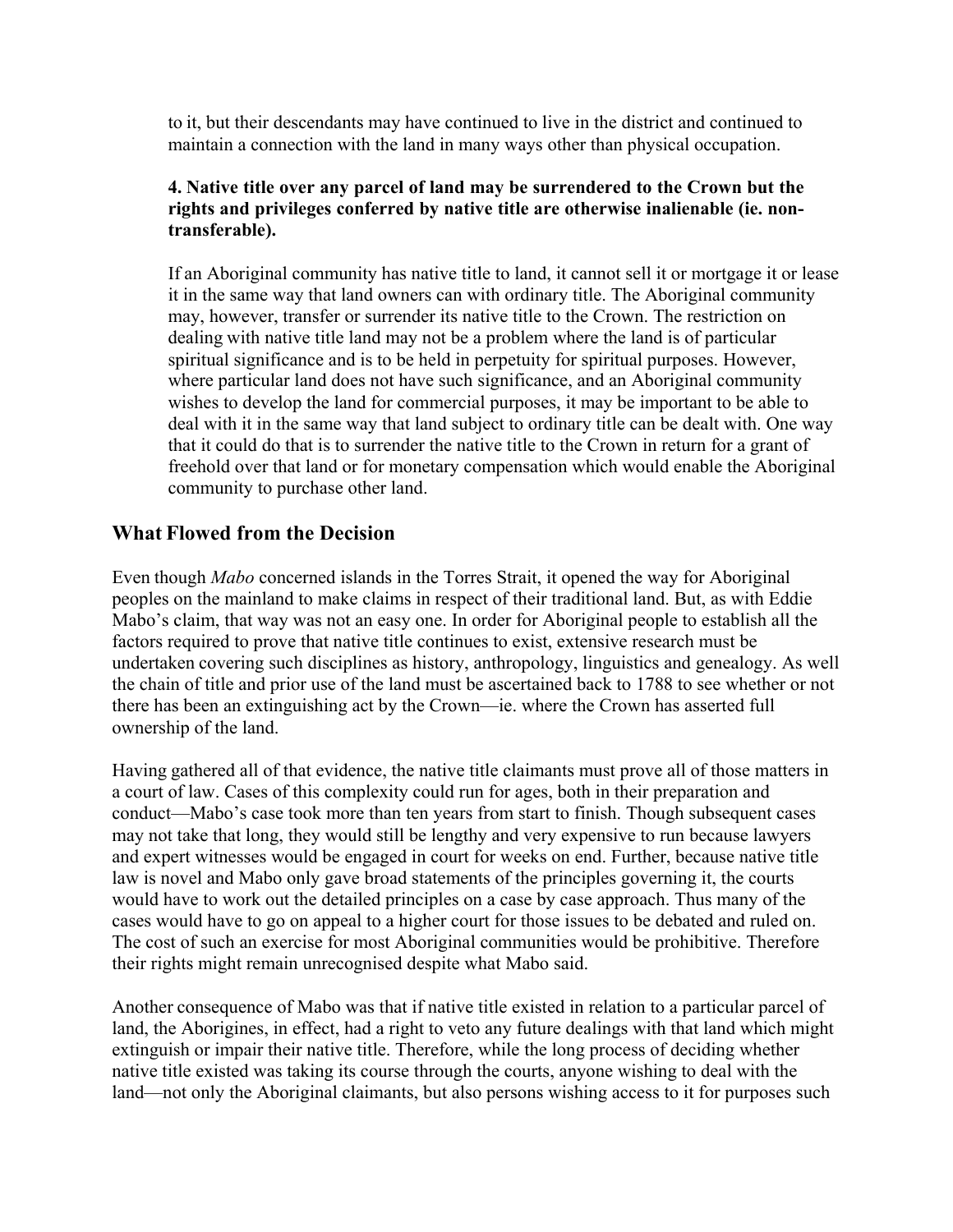as mining, or persons wishing to develop it for public purposes, including residential subdivisions by Landcom or local councils, would have to wait to see the outcome. If native title were established then the native title holders could at their discretion veto that development on their land.

That was the position after Mabo. It was clearly in the interests of both Aborigines and non-Aborigines that ways be worked out to have claims processed quickly and with minimum cost; preferably by conciliation and agreement rather than litigation. It was also in the interest of the wider community for procedures be put in place to enable land to be made available for future development. That was the purpose of the NTA.

# **The** *Native Title Act 1993*

The High Court's decision was not universally welcomed. Even today, five years on, many people are uncomfortable with the whole idea of native title. This is so especially for those who grew up with a view of Australian history which praised the achievements of the explorers and the pioneers while ignoring the Aborigines and their prior ownership of the land and the devastation which the invasion of their land brought to them. Terra nullius is not only a legal doctrine, it is also a state of mind deeply rooted in the dominant culture. However, the government of the day accepted the decision and set about a process of dealing with the problems which Mabo posed.

In what was a remarkable process of consultation and negotiation, representatives of Aboriginal and non-Aboriginal interests spent months working out a compromise with which they could all live. The result was the NTA.

In summary the NTA has the following features:

#### **1. Recognition and protection of native title rights.**

The NTA prescribes that native title cannot be extinguished except in the manner set out in the Act itself. In other words, the NTA removes the methods of extinguishment of native title as identified in Mabo, and which are referred to above, and replaces them with specific procedures which governments must follow before native title may be extinguished or otherwise affected.

#### **2. A mechanism regulating future activities affecting native title.**

This is the so called "Future Act" and "Right to Negotiate" process. The Aborigines agreed to compromise their right to veto development on their land. In return they retained rights to compensation and in some cases, such as mining and resumption of native title rights, a right to negotiate. The advantage which the Aborigines gained in this compromise is that the right to negotiate (RTN) begins when a claim is accepted by the National Native Title Tribunal (NNTT). They do not have to prove their claim to native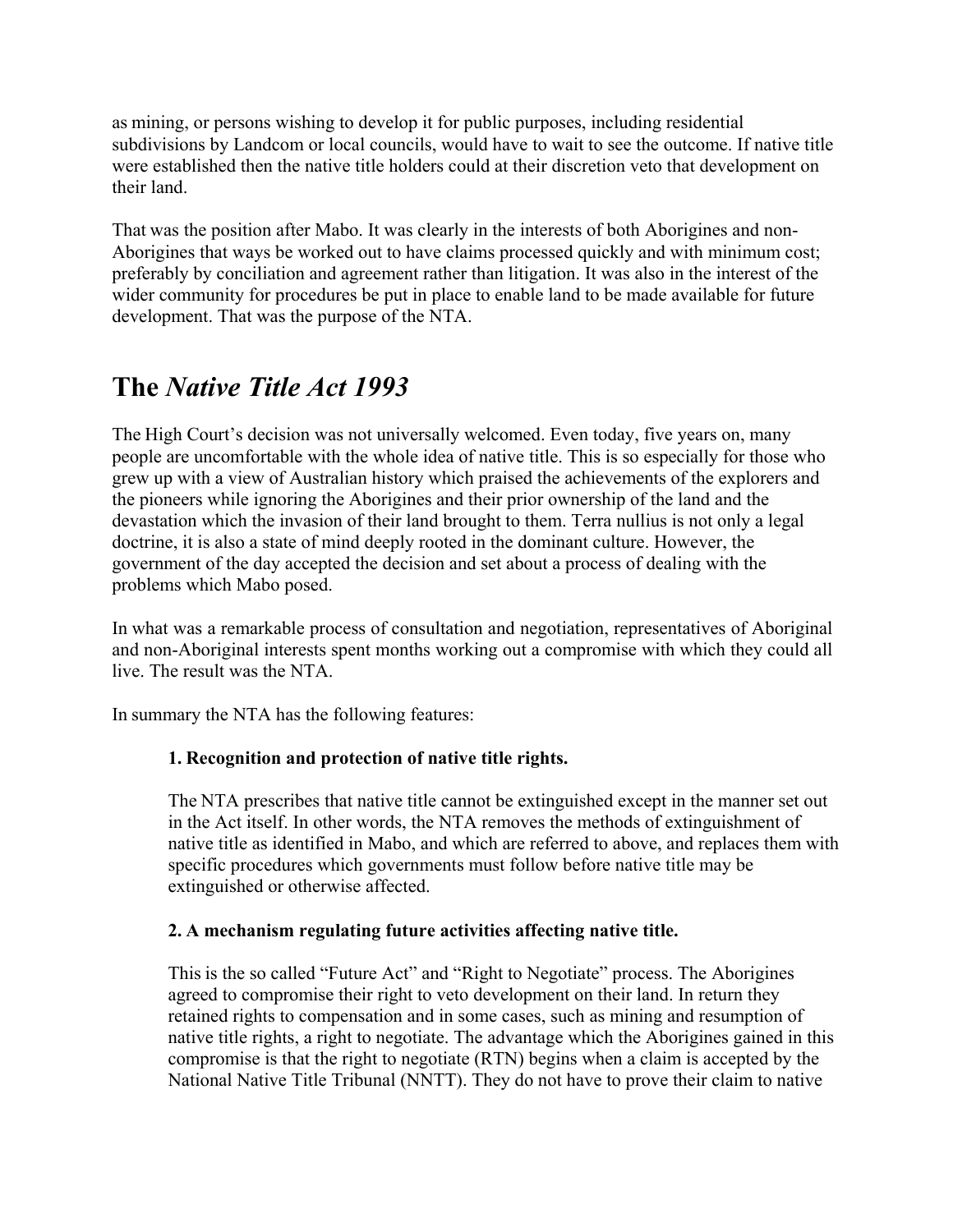title first. By contrast, the right of veto could only be exercised after they had satisfied a court with evidence that they could in due course substantiate their claim to native title.

The NTA provides a process by which the RTN is to be exercised. Firstly, it provides a mechanism for negotiation and mediation. If the parties reach agreement then their agreement can be registered with the NNTT. If the process of negotiation and mediation fails to achieve an agreement, then the dispute can be referred to the NNTT for arbitration. If the NNTT decides that the future act may proceed, it can impose conditions and can award compensation to the Aborigines. If the NNTT decides that the future act may not proceed then the relevant Commonwealth minister can override the NNTT's decision in the national or the State's interest. In summary, under the RTN regime, Aborigines have an opportunity to oppose—but not to veto—certain future acts. Also, the RTN has strict time limits (six months for negotiation and mediation, six months for arbitration) so that the process cannot drag on endlessly.

#### **3. A mechanism by which native title rights can be established and compensation determined.**

Instead of the legal nightmare which proving native title at common law involves, the NTA provides a mechanism for making claims and having those claims dealt with, with minimal legal formality. Although the formality has been reduced, the matters to be proved still remain the same. However, the NTA provides for assistance to native title claimants by the NNTT and by representative bodies set up under the NTA. The representative bodies provide to the Aboriginal communities the funding and technical expertise necessary to prepare a native title claim. The NNTT provides mediation services and some technical assistance.

#### **4. Validation of past acts which may be invalid because of the existence of native title.**

Mabo held that the Racial Discrimination Act (RDA), which came into force in 1975, made it unlawful for governments to do any acts which, under native title law, extinguished native title (eg. granting freehold title over land). Before Mabo, governments did not know of this effect because native title had not yet been recognised. The decision meant that for almost twenty years governments had been doing various acts in relation to land which after Mabo were considered unlawful and invalid. Clearly, in the interests of unsuspecting land holders something needed to be done to remedy that situation. Therefore, as part of the compromise, the Aboriginal people agreed that any such acts after the RDA and before the NTA would be validated and native title on that land extinguished. (Compensation is payable by the relevant government for the value of any native title which was extinguished as a result.) This was a concession made by the indigenous people in the national interest.

#### **5. Establishment of an indigenous land fund for those indigenous people who will not benefit from native title because of prior extinguishment.**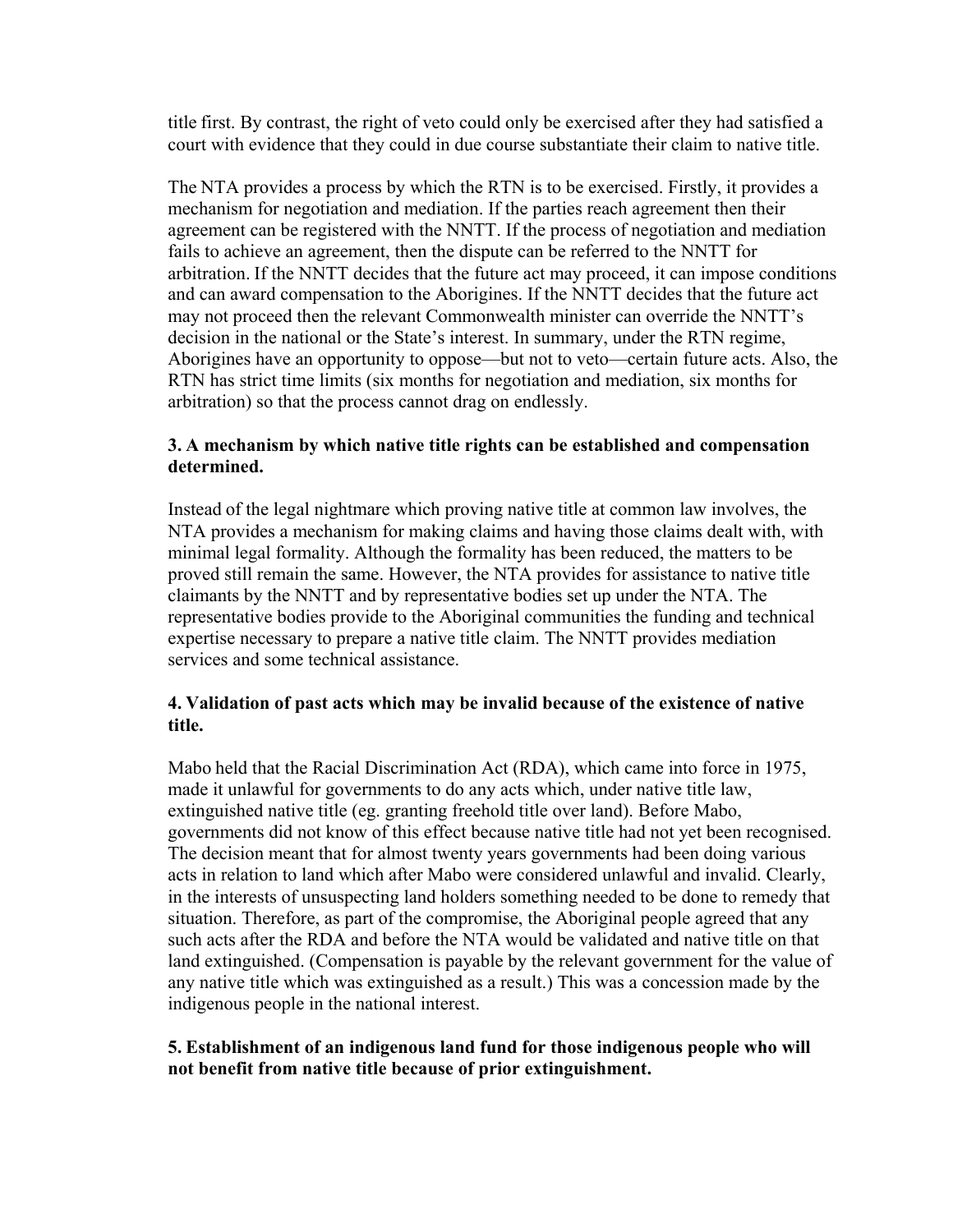Many Aboriginal communities will not be able to claim native title over their traditional lands because over the past 200 years acts have been done by governments which have extinguished their native title. The NTA creates a fund which is to provide such communities with money to purchase lands from existing owners.

The NTA was the result of a compromise whereby the indigenous people made significant concessions in terms of their substantive rights in return for procedural rights such as: the statutory procedures for extinguishment of native title; simplified mechanisms for proving native title; and the RTN process.

### **The** *Wik* **Case**

### **Background**

One question which Mabo left unanswered was whether, at common law, the grant of a lease extinguished native title. It was generally agreed that the grant of a freehold title would do so, but the judges could not agree whether leases would also. Three of the six judges in the majority expressed the view that the grant of a lease would extinguish native title but the other three raised doubts as to whether that could be said to be so in all cases. Because it did not need to be decided in Mabo, the question was left to be decided in another case.

The issue is important because most of Australia's land title is not freehold but one form or other of Crown lease. It is generally thought that certain types of Crown leases, such as the residential and business leases in the ACT, extinguished native title. The main point of contention was whether pastoral leases did so. Pastoral leases are a type of Crown lease used in Australia since the 1840s. It was a new form of land title adapted to the unique conditions of outback Australia. In general terms, a pastoral lease gives the leaseholder the right to graze cattle or sheep. Such leases usually cover large areas of land in fairly arid parts of Australia so that the amount of activity on any particular part of the land is fairly minimal. Many considered that because the activities on the land were not such as to interfere with the rights of Aborigines to enjoy their native title, it was unlikely that the grant of such leases was inconsistent with the continued existence of native title. Others, including the Commonwealth government's own legal advisers, considered that such leases did extinguish native title. They argued: (1) at common law a lease confers exclusive possession on the tenant; (2) the tenant's right to exclusive possession is necessarily inconsistent with Aboriginal people's native title right to possession of the same land; and (3) since the Crown's sovereignty could extinguish native title by granting inconsistent rights, the grant of a lease extinguished native title.

The NTA did not dispose of the issue because the various parties to the negotiations which resulted in the legislation could not agree. There was a case that had already started in Queensland involving a claim for native title which would raise the question fairly and squarely for the High Court to determine. The indigenous interests wanted the High Court to decide the issue. As part of the negotiated settlement, therefore, the decision was left to the High Court. That case is now well known to all Australians by its common name, *Wik*. Some non-indigenous stakeholders claim that in 1993 there was an "agreement" or an "understanding" that native title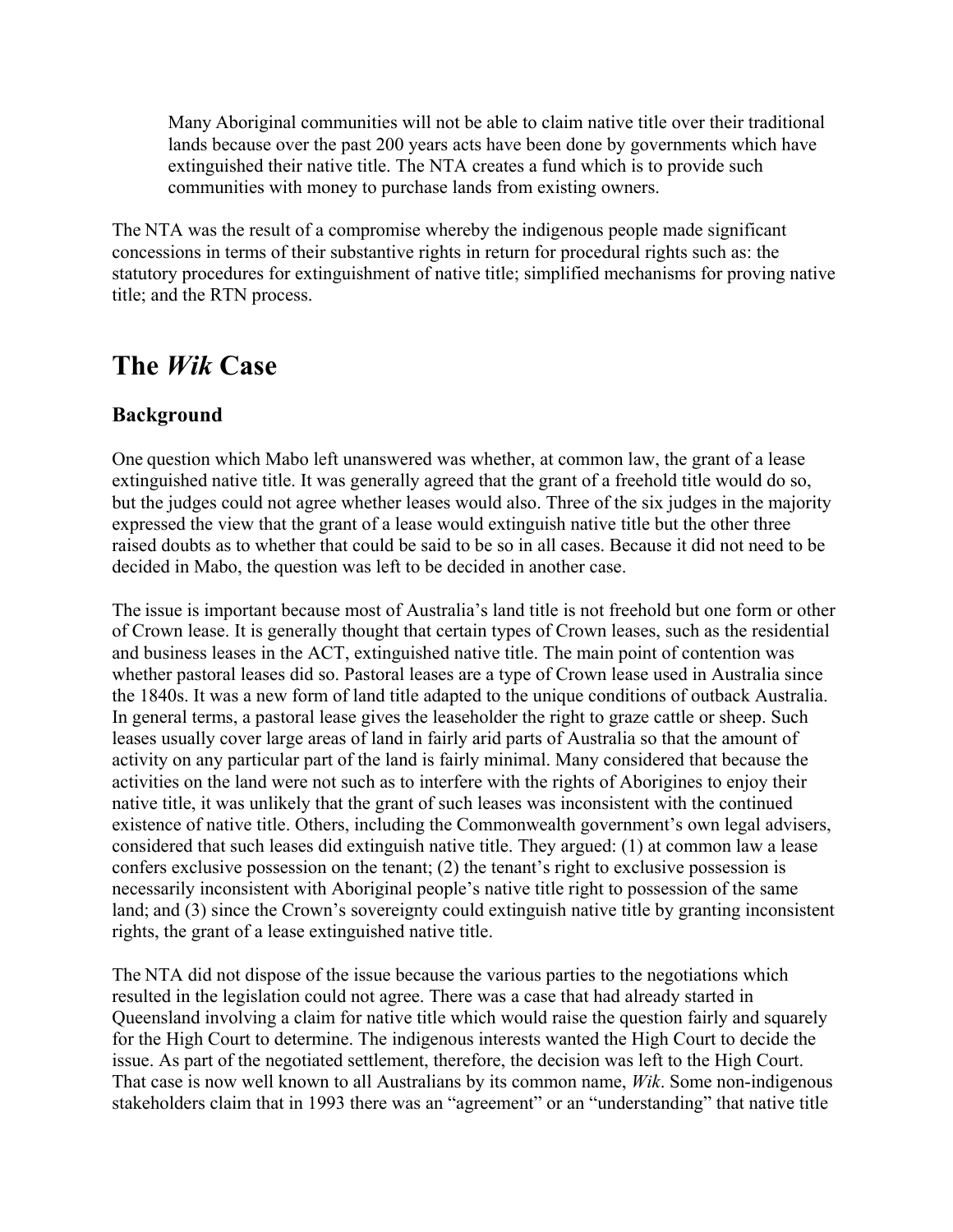was extinguished by the grant of a pastoral lease. It is true that many people (including some Aboriginal spokespersons) believed that to be the case, but there was no such agreement or understanding to which the indigenous people were a party.

In *Wik*, the Wik and Thayorre peoples of northern Queensland had claimed native title over lands which in the past had been the subject of pastoral leases. It was argued by those opposed to the claims that the granting of the pastoral leases had extinguished native title.

### **What the High Court Decided**

The High Court has been vigorously attacked by many people for "judicial activism" and going beyond its role in the decision it reached. Ironically, what makes the *Wik* decision unsatisfactory from a legal point of view is that the High Court determined the case that was strictly before it, and steadfastly did not go outside its role of deciding that particular case. The Court was asked to decide a number of questions that had been referred to it by the judge who was hearing the native title claim. He wanted legal guidance on some issues before proceeding to hear the claim. The High Court answered those questions and none of the many other questions to which lawyers want to know the answers.

The principle question which was answered was, in effect, "Did the granting of the pastoral leases under consideration in that case necessarily extinguish all native title rights and interests that might otherwise exist?" The High Court, by a majority of four to three, answered in the negative. The main principles which emerge from the various judgments are as follows:

#### **1. That the pastoral leases under consideration in the case did not confer exclusive possession on the pastoralist**

The Court said that the pastoral leases were not really leases but were a bundle of statutory rights conferred on the pastoralists by the Land Act to permit them to graze cattle and sheep on Crown land. Unless the lease itself, or the statute under which it had been granted, conferred exclusive possession, merely calling the bundle of statutory rights a "lease" did not confer exclusive possession.

#### **2. That the leases therefore did not necessarily extinguish all native title rights and interests.**

#### **3. Whether there was any extinguishment or impairment of native title can only be determined by considering the nature of the native title rights and interests which the Aborigines can establish in relation to the land**

Because the judge hearing the native title claim had not yet determined whether there was any native title, let alone what rights and interests it involved, the High Court could do no more than state general propositions.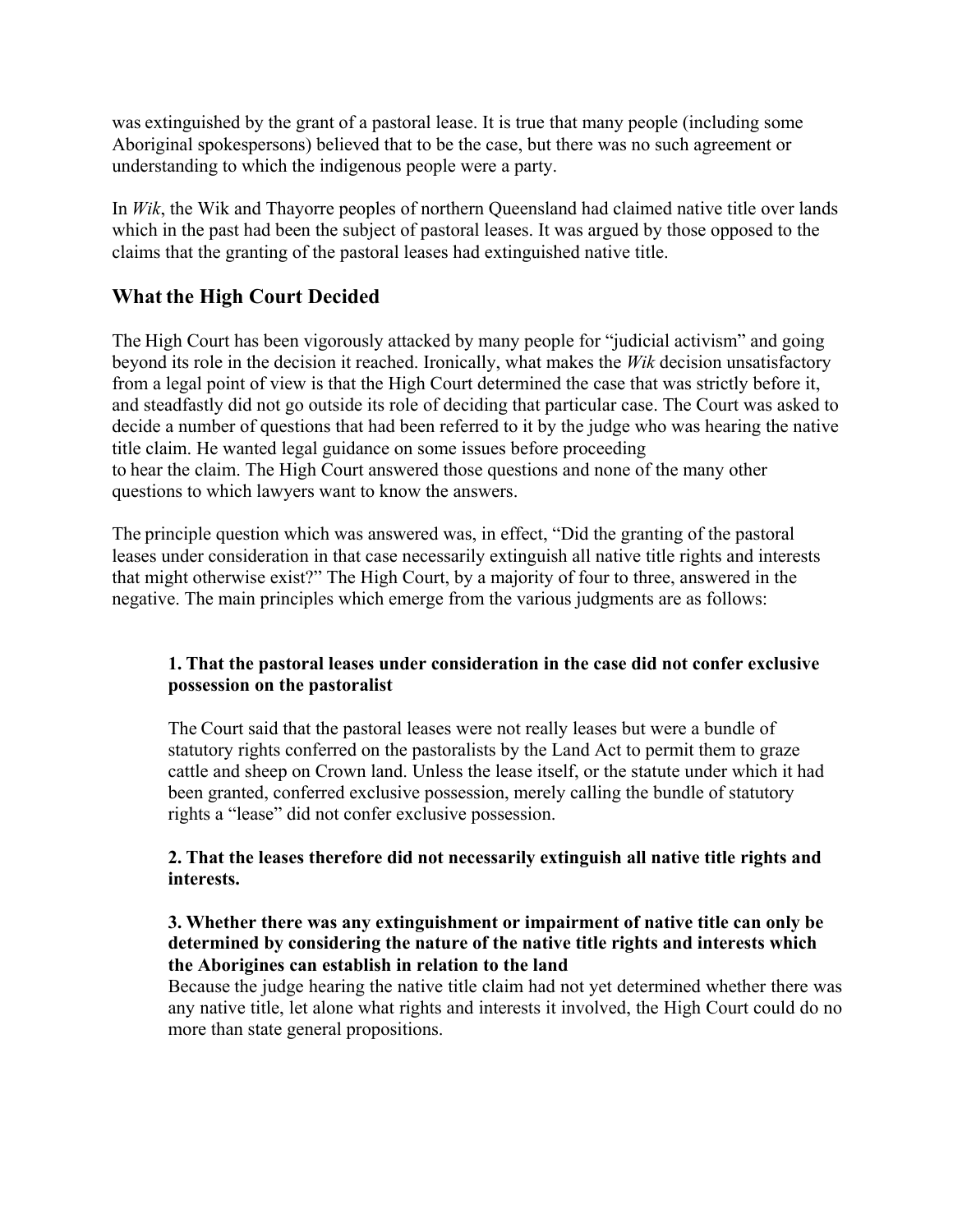#### **4. Where native title rights and interests can coexist with the statutory rights of the pastoralist then they survive, but, to the extent of any inconsistency the rights of the pastoralist prevail.**

What happens where the native title rights and interests cannot co-exist with the rights of the pastoralist under the lease was not clearly decided. It may be that those native title rights are extinguished or it may be that they are unenforceable during the term of the lease. That is one of the issues which the High Court left to be decided in another case.

### **What Flowed from the Decision**

Within a very short time (one suspects even before the decision had been read) conservative politicians and various lobby groups were commenting on the decision with some of the most irresponsible statements that national leaders could possibly make about an issue of such importance for the nation. They also attacked the High Court with a ferocity which has prompted some High Court judges to plead with the politicians to temper their criticisms lest they endanger the standing of the Court itself in the community.

In reaching its decision the Court examined the legislation under which the leases were granted and gave an interpretation of that legislation. Courts do that sort of thing every day of the week. That is their proper role. It held that neither the legislation nor the leases granted under the legislation showed a clear intention that the Crown was seeking to extinguish native title. It is one of the touchstones of our democracy that if the Crown is going to deprive people of their property, it must do so in clear and unequivocal terms. The Court held that in this particular case the legislation did not express such a clear intention. It is remarkable that so many conservative people have criticised the High Court for upholding a principle which protects the right to ownership of private property.

In support of their interpretation of the legislation, the judges in the majority traced the history of land law in Australia and found that the legislation granting pastoral leases was not intended to deprive Aborigines of their land but was designed to provide a means by which the rapid expansion of the pastoral industry could be regulated and controlled while giving to the squatters some degree of security from claim jumping by their fellow squatters. Many may disagree with the results of the Court's historical analysis and statutory interpretation but it is the role of the Court to make such decisions and they did so in well reasoned decisions for all to see, read and criticise.

# **The Need for Reform**

Even before *Wik* the need for reform of the NTA had become apparent. After *Wik* the government came under increasing pressure to amend the NTA. The reasons for reform included the following:

**1. Practice had shown a number of deficiencies in the operation and administration of the NTA.**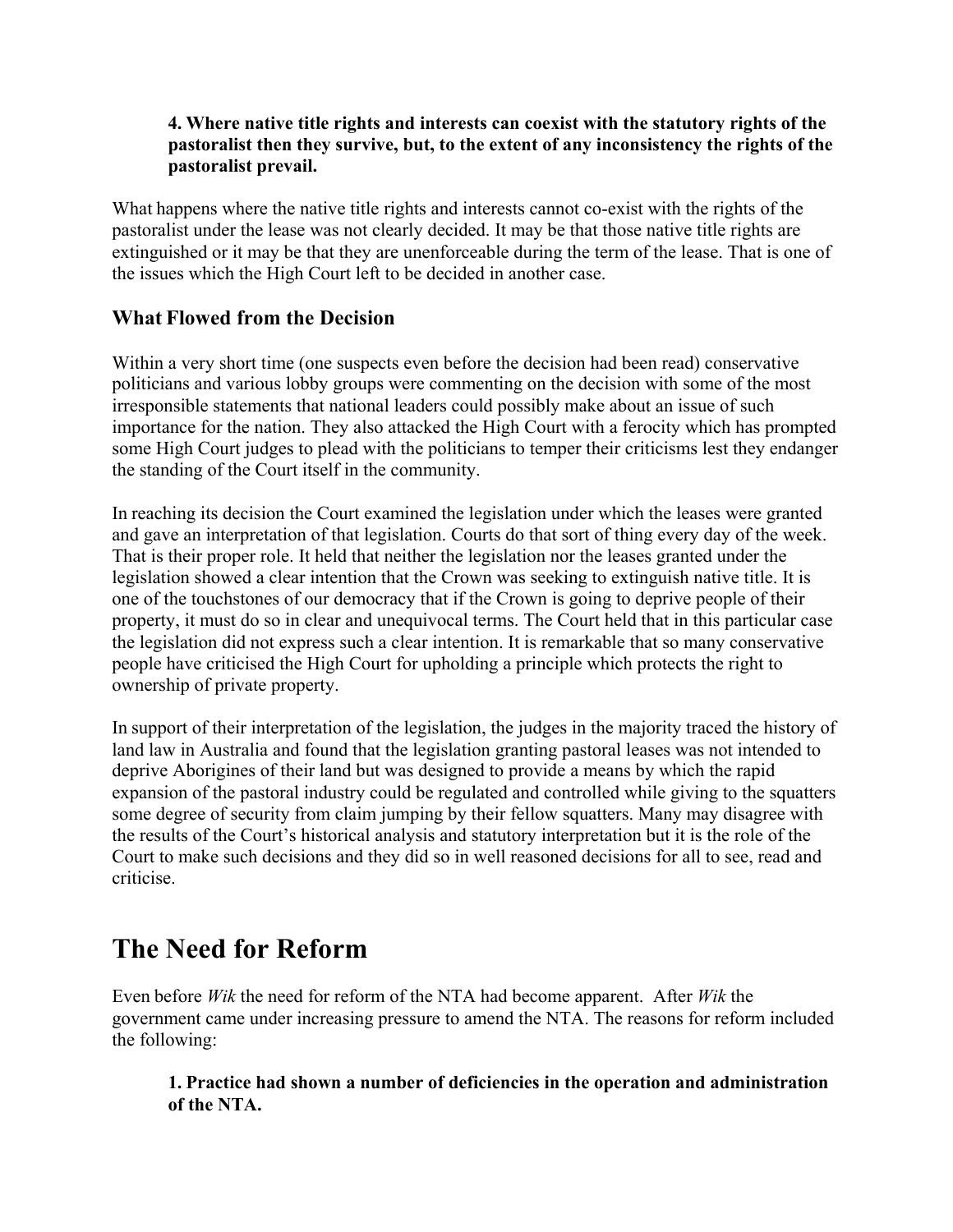#### **2. The decision of the High Court in Brandy had cast doubt on the ability of the NNTT to make determinations of native title and compensation.**

The NTA envisaged that the NNTT would perform most of the functions concerning the determination of native title. Some matters would be referred to the Federal Court, but in the main, the Federal Court was an adjunct to the process. Brandy cast doubt on the power of the NNTT to perform many of the functions allocated to it. A different approach to the respective roles of the Federal Court and the NNTT was therefore needed.

#### **3. The decision of the High Court in Waanyi had meant that native title claimants could get the benefit of statutory rights, such as RTN, without having to demonstrate that they were likely to succeed in their native title claim.**

RTN conferred substantial procedural rights on native title claimants. No one could reasonably object if those claimants were likely to succeed in their native title claim. However, without an effective filter, claimants with no likelihood of success were also able to obtain the benefit of RTN.

#### **4. As a consequence of** *Wik***, the rights of third parties had to be taken into account.**

If native title were to be confined to vacant Crown land, then for the most part the only interests to be considered were those of the native title holders and the Crown, and, in cases where Crown land was to be the subject of mining, mining companies. Even though *Wik* had held that the rights of pastoralists prevailed over the rights of native title holders, it could take many years and many court cases to work out what that principle meant in practical terms on the ground. For example, under most State legislation pastoralists could apply to the relevant State authority for permission to diversify their activities. Prior to *Wik* such applications were often routinely granted. However, after *Wik*, some State governments took the view that until such time as it was determined whether or not native title existed they would no longer grant such applications.

#### **5. A further consequence of** *Wik* **was the potential increase in administrative burden on the NNTT**

Under the mistaken view, held by the Keating government and others, that native title did not survive the grant of a pastoral lease, the land area potentially available for native title claim constituted about 36% of the Australian land mass. After *Wik*, the land area potentially available for native title claim increased to about 78%. As a consequence the NNTT's workload would inevitably increase—particularly in dealing with mining applications and RTN. In order to cope with the increased workload, more resources would be needed. However, the NNTT is a federal body funded by the Commonwealth government. The States, who are responsible for processing mining applications, have little or no influence in ensuring that appropriate resources will be allocated to meet the increased demands on the NNTT.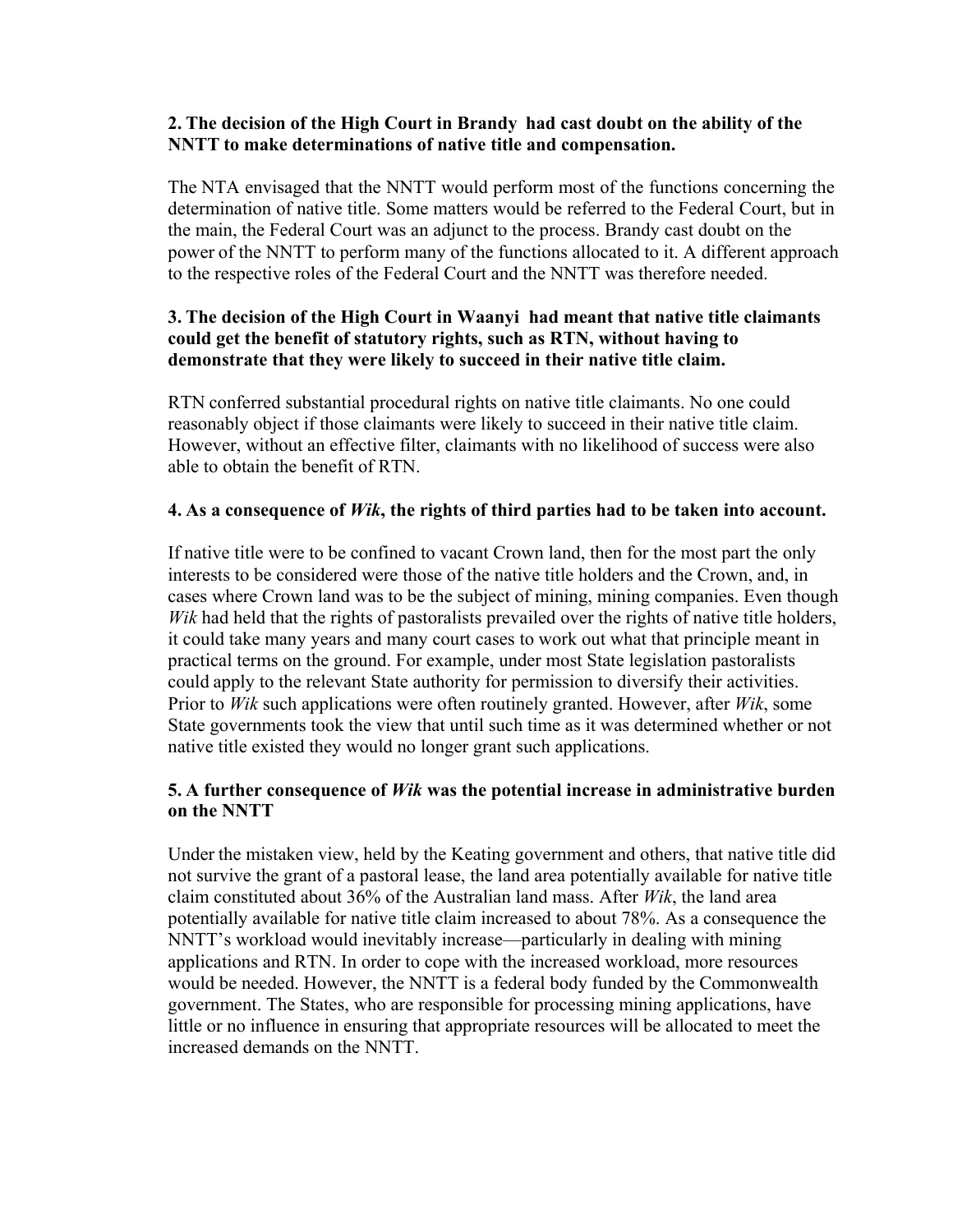# **The Government's Response**

As a result of the extreme statements made by some conservative politicians and industry leaders, many Australians, especially farmers, believed that the *Wik* decision meant that they may lose their farms. Even city people began to fear for their suburban backyards. In this climate of fear and misunderstanding, the government came under increasing pressure to introduce legislation to extinguish native title on pastoral leases. The government resisted that pressure, largely because of the massive compensation bill that the taxpayers would be left to pay. However, in order to appease demands for drastic action, the government came up with the Ten Point Plan which it announced in May 1997. Although it stopped short of the "bucketfuls of extinguishment" that some spoke of, the Ten Point Plan did include a number of provisions which either extinguished native title in particular circumstances or which significantly cut back statutory rights which native title holders had obtained as part of the NTA compromise in 1993.

The indigenous people and their supporters were outraged by the government's plan to cut back on the rights of native title holders. Representatives of the indigenous people had earlier formed the National Indigenous Working Group (NIWG) to put forward the point of view of native title holders. Over the next few months community support for the indigenous people grew and a number of non-indigenous support groups were formed. Meetings of support were held across the country, even in blue ribbon Liberal Party electorates. In rural Australia it was often a different story with calls being made for the government to take a more drastic approach to native title. Very soon it became apparent that the Australian people were divided like they had not been since the days of the Vietnam war.

# **The Parliamentary Battle**

The Native Title Amendment Bill 1997 (NTAB) was introduced into the House of Representatives in September 1997. It passed through the lower house. The arena for debate was always going to be the Senate where the government did not have the numbers. In fact the balance of power in the Senate lay with Senator Brian Harradine from Tasmania. When the Bill was introduced into the Senate in November, Senator Harradine announced that he was prepared to let the Bill pass so long as it was amended to remove its more objectionable elements. Many of these elements were seen by the government as vital to its Ten Point Plan. Therefore, it became apparent that unless the government was prepared to compromise, the Bill would be defeated. And so it was.

The Senate passed some 217 amendments of which the government objected to 92. The Prime Minister in addressing the House of Representatives on 6 December 1997 identified four major areas of disagreement between the government and the Senate:

Sunset clause

The government wanted all claims for determination of native title under the NTA to be made within six years. The Senate rejected that approach on the basis that after 200 years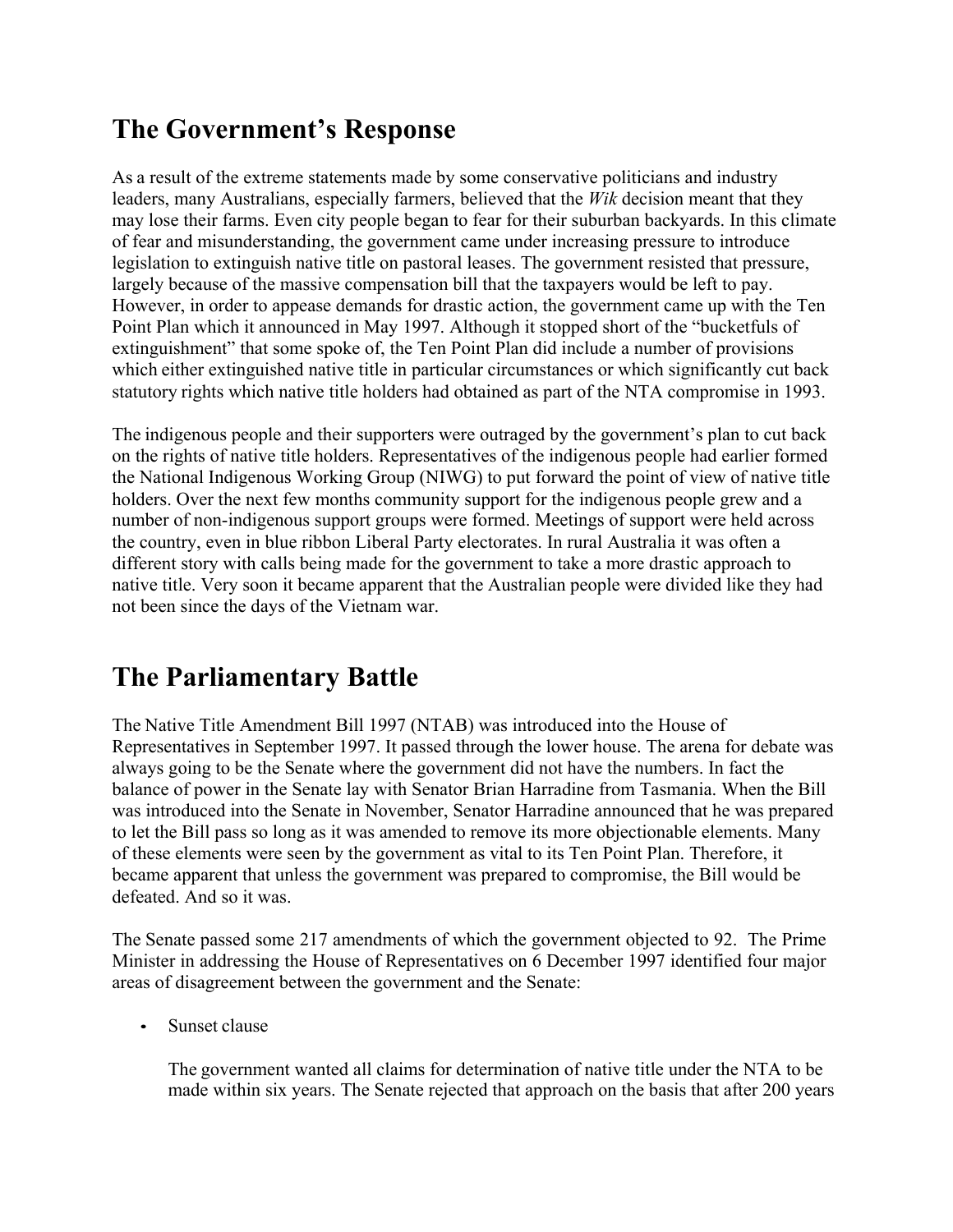of dispossession, it was unreasonable to expect the indigenous people to be in a position to lodge their claims within six years.

#### • Registration test

The NTAB provided that claims would be processed through the Federal Court rather than the NNTT. However, claims which passed a threshold test would be registered by the NNTT. The main advantage of registration would be that native title claimants would have the benefit of RTN even before the Federal Court had determined whether or not they had native title. It was generally agreed that there should be a threshold test which ensured that only those claims which were likely to succeed would become registered. However, the Senate considered that the government's threshold test was too restrictive. In particular it failed to acknowledge the disadvantage suffered by children of the "stolen generations" and victims of the "locked gates" practices.

#### • Relationship between the NTA and the RDA

The Senate passed an amendment which said that the NTA had to be read and construed subject to the RDA. The government argued that this would create uncertainty. The Senate was of the view that it was important to ensure that the NTA operated and was interpreted in a non-discriminatory way.

• Right to negotiate on pastoral leases

This was the major issue between the government and the Senate. As a fundamental element of the Ten Point Plan, the government proposed to allow State governments in effect to abolish RTN on pastoral leases. This measure was strongly supported by the mining industry which did not want to have to negotiate with native title holders and claimants over 78% of the continent. If the NTAB passed, they would only have to negotiate in respect of the 36% which comprised vacant Crown land. The government was also supported by the pastoralists who believed it was unfair that indigenous people had more rights in dealing with mining companies than they did. The Senate rejected the government's amendment.

The Senate's rejection of the NTAB was only the first round in what would ultimately be a three round bout. Under the Constitution, if the Senate were to reject the NTAB again after three months had elapsed, the government would be able to dissolve both houses of Parliament and have a general election (a double dissolution). After that election, if the Senate again rejected the Bill, the government could require that both houses sit together to consider the Bill (a joint sitting). Because the House of Representatives has about twice as many members as the Senate, it is likely that a government's legislation will be passed at a joint sitting. Of course, the government must first win the general election and be returned with a large enough majority in the House of Representatives to ensure that it will have the numbers at the joint sitting.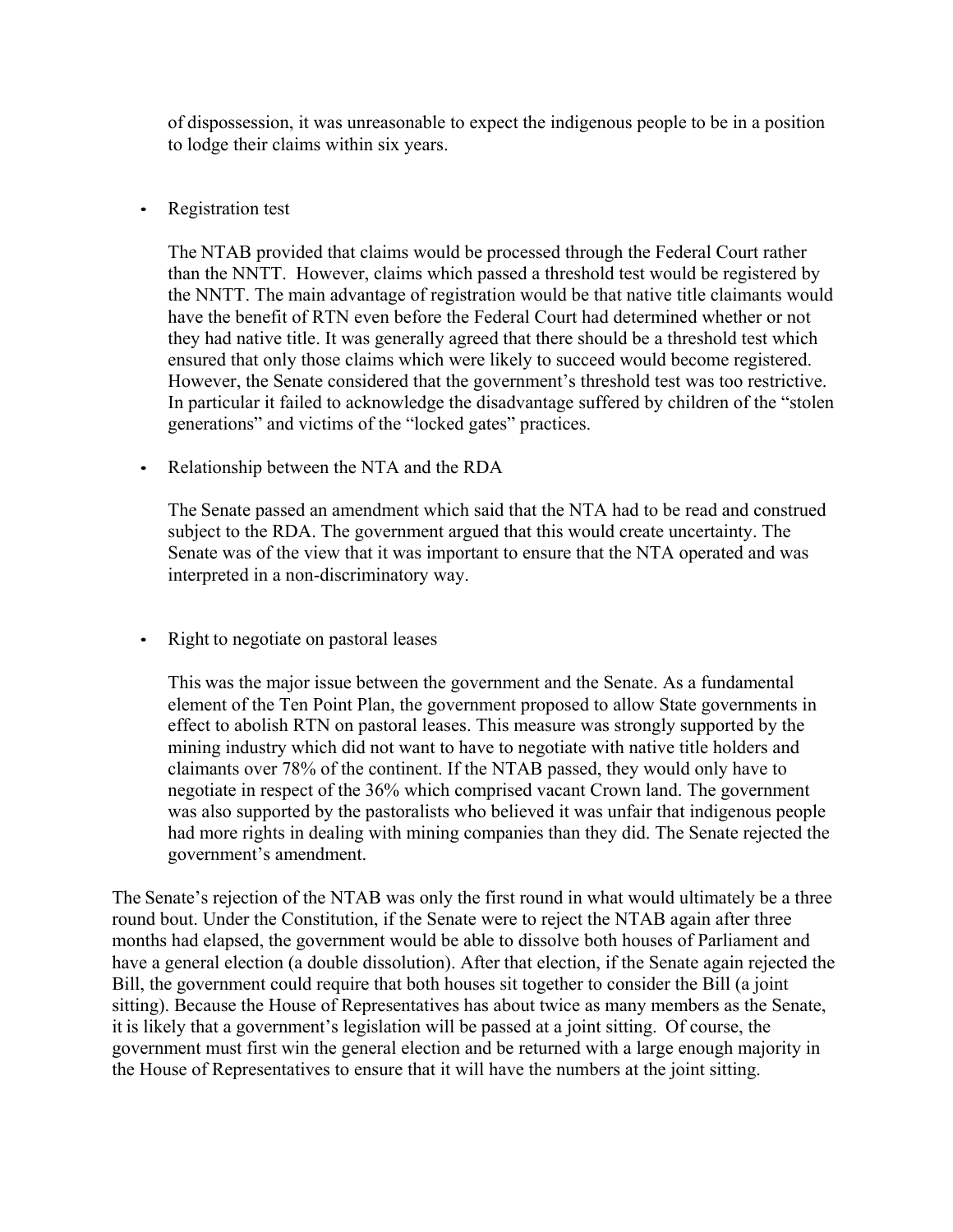In April, the government again introduced the NTAB into the Senate. In the intervening period, there had been considerable discussions between lawyers for the government, the ALP, the NIWG and Senator Harradine. As a result, a number of the minor areas of disagreement between the government and the Senate had been resolved. However, the major issues—including the PM's four sticking points—remained outstanding. On the issue of RTN on pastoral leases, lawyers for the indigenous had formulated a compromise proposal to be administered by the States that would preserve substantive rights of negotiation on pastoral leases, but which would not be the federally administered RTN which the government and its supporters were so opposed to. Lawyers for the ALP and Senator Harradine were later included in discussions about the alternative RTN.

While the Senate was debating the NTAB, it became apparent that because of internal divisions within the NIWG, the indigenous representatives would not publicly endorse the alternative RTN. As a result, and following discussions with representatives of the NIWG, the ALP and Senator Harradine, the Senator agreed to propose the compromise to the government. On the afternoon of 8 April 1998, the Prime Minister indicated to Senator Harradine that he would be prepared to accept the compromise if the State governments agreed to it. A few hours later, the Prime Minister informed the Senator that Western Australia and Queensland would not agree. Therefore, there would be no compromise. Later that night the Senate again refused to pass the NTAB in the form that the government wanted. A double dissolution appeared to be the only way to break the impasse.

# **The Final Showdown**

On 14 June 1998 the country woke to the news that the One Nation party had secured 23% of the vote in the Queensland elections of the day before and that it was likely that Labor would form a government with the support of one or more independents. The Coalition vote had evaporated with the advent of the new party. If the Queensland result were translated into the federal sphere, the Coalition parties were likely to lose government. So it was, that Pauline Hanson and her anti-Aboriginal politics were to provide the lever necessary to persuade the government that the compromise offered by Senator Harradine in April was preferable to a double dissolution which the Coalition might lose.

Nevertheless, the government continued to make public utterances that it would not compromise on the Ten Point Plan and that if a bitter raced-based election campaign was to be avoided the Senate would have to accept the government's Bill. Senator Harradine, who was very concerned about the damage a raced-based election would have on Australia, was more interested in serious negotiation than public grandstanding. Therefore, he gave his now famous media conference in which he said, "I blinked". The next day, negotiations with the government began.

Most media commentators interpreted Senator Harradine's statement to mean that he was going to sell out the indigenous people whom he had previously supported and to agree to pass the government's Bill. Many indigenous people and their supporters also believed this. But, by the end of the week, it began to emerge that it was the government, and not the Senator, which was making concessions and that the government was now prepared to agree to amendments to the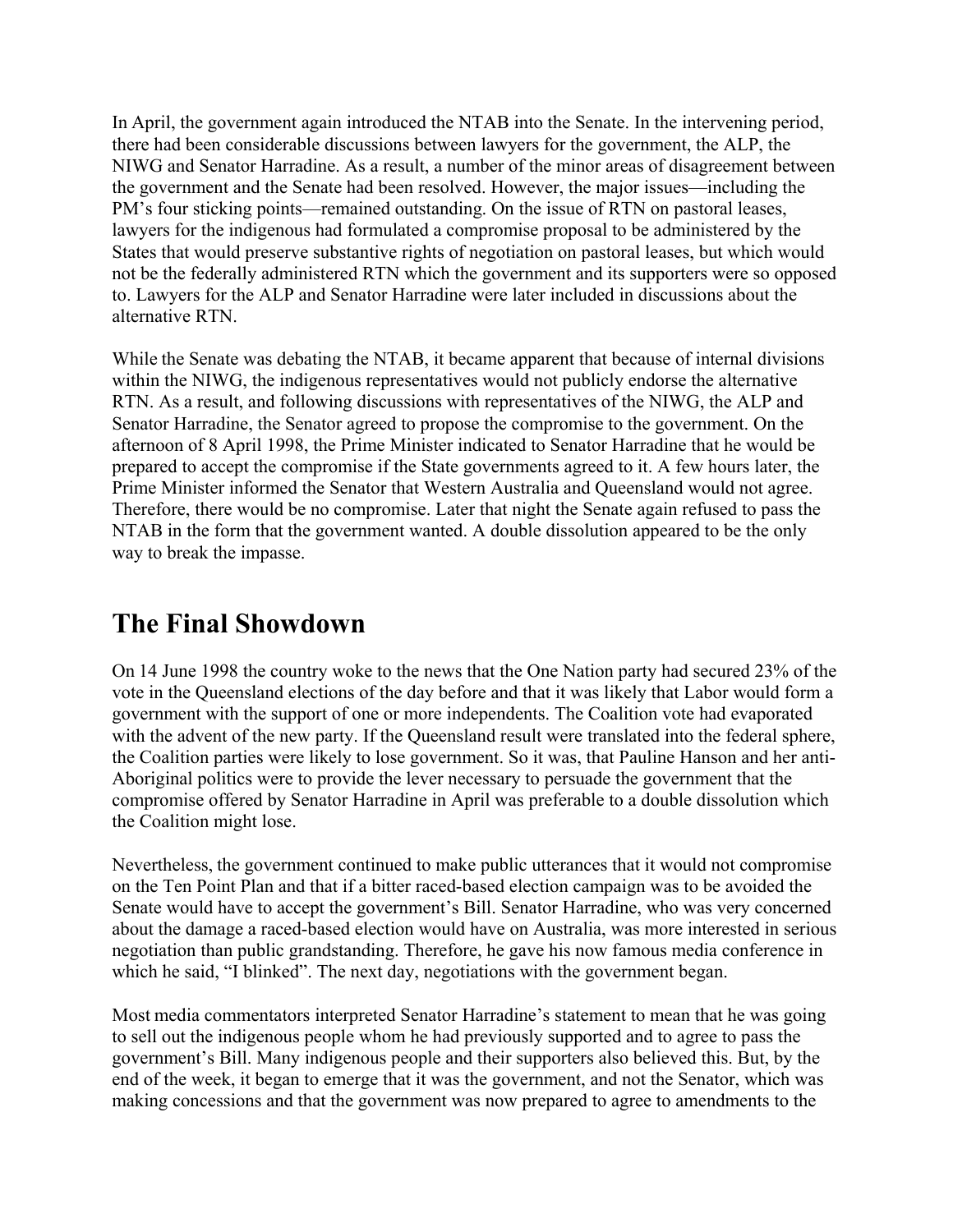Bill which it had rejected back in April. It took the government a few more days to persuade the miners, the pastoralists and the State governments that the compromise was necessary in order to save the Coalition from defeat at a double dissolution election. On 1 July 1998 the details of the compromise were finalised and announced.

During the following week the NTAB, as amended in accordance with the negotiations between the government and Senator Harradine, passed through the Parliament. The longest Senate debate in the history of the federal Parliament was over.

There has been much criticism of the government and Senator Harradine arising from the fact that the indigenous people were not included in the negotiations during the last week of June. However, Senator Harradine had spoken with indigenous representatives during that week and had assured them that he would not depart from the position which he had adopted in April—a position which had been arrived at in consultation with the NIWG during the Senate debates in December and April and in discussions in the months in between. The argument in June was essentially between Senator Harradine and the government, and in that argument the Senator stuck to his April position. True it is that the Prime Minister briefed all stakeholders, except the indigenous, concerning the negotiations, but it was not within Senator Harradine's power to dictate to the Prime Minister to whom he should speak. When the form of the amendments was finally determined, the first people that Senator Harradine briefed were members of the NIWG. In terms of the Prime Minister's four sticking points the result was as follows:

• Sunset Clause

There would be no sunset clause.

• Registration Test

The government's registration test has been softened to enable children of the "stolen generation" and victims of "locked gates" practices to have their native title claims registered.

• Relationship between the NTA and the RDA

The Senate's amendment which required the NTA to be read and construed subject to the RDA would be retained.

• Right to negotiate on pastoral leases

Under the compromise, RTN on pastoral leases was preserved. The States could, however, introduce their own procedures to manage mining and some compulsory acquisitions on pastoral lease lands on which native title existed. Those procedures would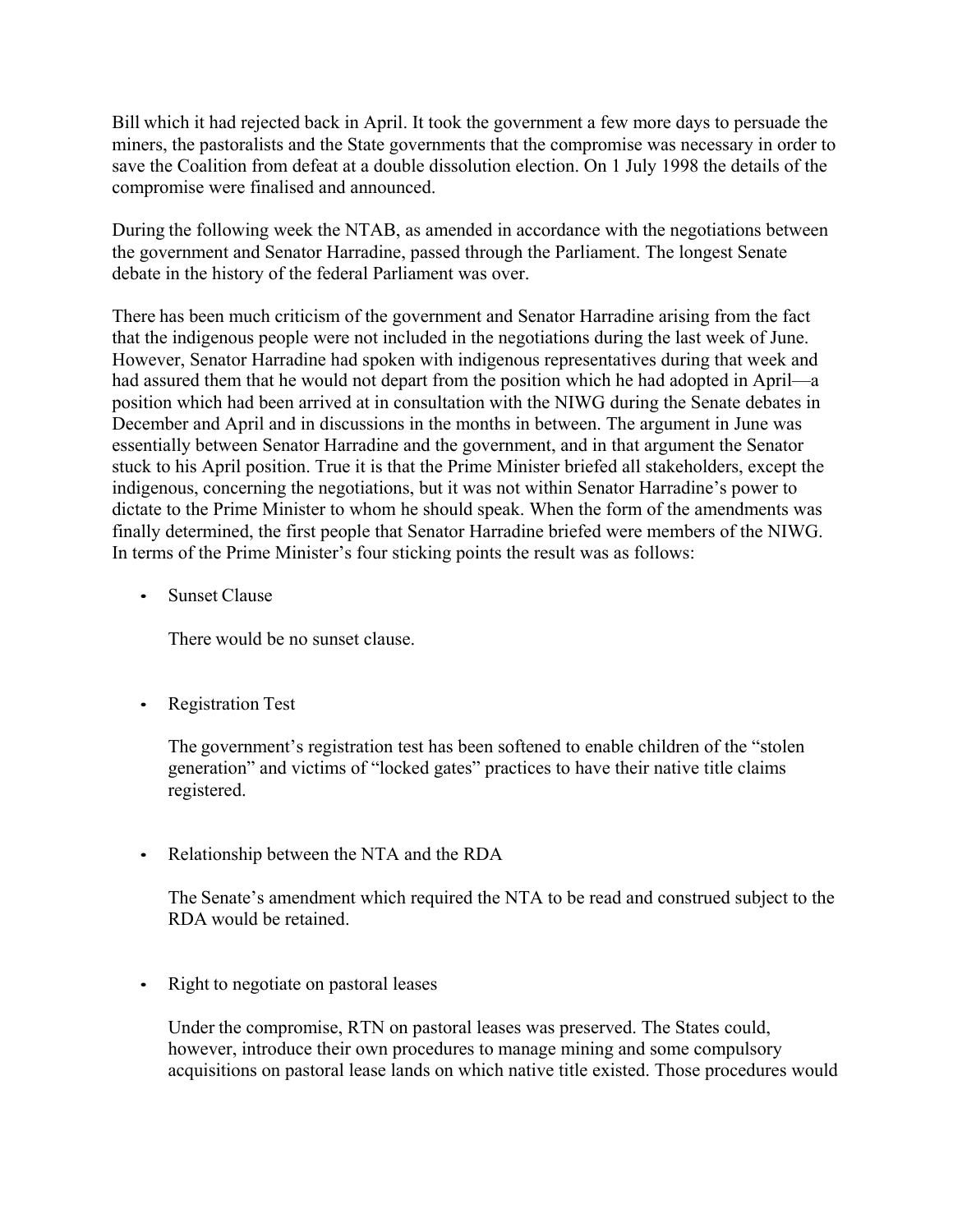have to meet strict Federal criteria giving native title holders and claimants substantive rights of negotiation.

### **What is new in the amended** *Native Title Act*

There are a number of differences between the original NTA ("the old Act") and the amended NTA ("the new Act"). Some of the major features of the new Act are:

#### **1. Validation of Intermediate Period Acts**

When the NTA was introduced in 1993 it contained provisions which made sure that grants in relation to land between 1975 (when the RDA commenced) and 1994 (when the NTA commenced) would be valid, even though under Mabo they may have been invalid. The new Act also contains a validation provision in respect of grants in relation to land which were made between 1994 (when the NTA commenced) and 1996 (when *Wik* was decided). This was because some State governments, most notoriously Queensland under both Wayne Goss and Rob Borbidge, ignored the requirements of the NTA when making such grants. Because innocent third parties were often the recipients of these grants, both the Labor Party and the Coalition very early agreed that it was expedient to validate these grants. Although compensation is payable to native title holders if native title is extinguished or affected by the validations, it is a national scandal that the indigenous people should be the ones to suffer for the misdeeds of State governments.

#### **2. Confirmation of Past Extinguishment**

Another feature of the new Act is the inclusion of provisions which confirm that grants of certain interests in land, which the government considers resulted in native title being extinguished, did in fact extinguish native title. Many of the specified grants would, in the opinion of most lawyers, have extinguished native title. However, there are a number of grants listed in the new Act over which there is some controversy. Some lawyers take the view that it does not matter much because the particular provisions of the new Act only operate to confirm past extinguishment and do not themselves effect extinguishment. Others, however, argue to the contrary. This is an argument which may have to be resolved ultimately in the Courts.

#### **3. Revised claims process**

Under the new Act applications for determination of native title are to be made to the Federal Court and not the NNTT. Applications must be endorsed by the native title holders on whose behalf the claim is made ("the native title claim group"). No longer can individuals lodge their own claims without the backing of the native title claim group. This should eliminate the scandal of multiple and overlapping claims in respect of the same land.

The Federal Court will give a copy of the application to the NNTT. If the application contains sufficient information to indicate that the claim is likely to succeed, the NNTT will register the claim, thereby entitling the claim group to the benefit of RTN. Many lawyers consider that these provisions hold the key to ensuring that native title will work more efficiently in the future. By ridding the system of bogus claims and claims that have no prospect of success, the NNTT will be better able to deal with its work load. Also, if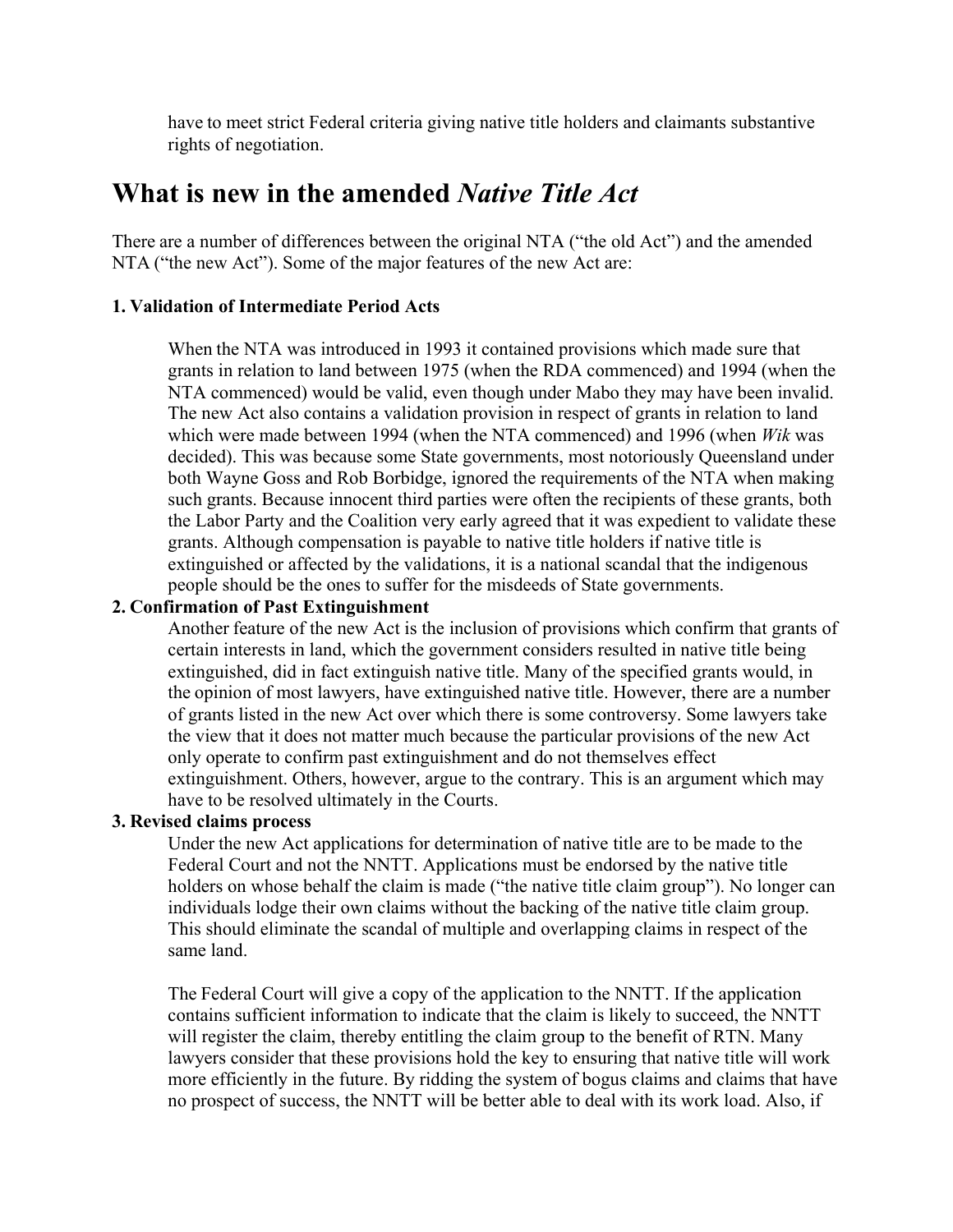the community, including miners and pastoralists, is satisfied that only genuine native title claimants qualify for RTN, then there will be greater community support for native title as a legitimate means of advancing indigenous rights.

#### **4. More complex procedures concerning future acts**

In the post-*Wik* environment where native title holders and third parties, including pastoral leaseholders, may share the same land, the new Act has adopted a more sophisticated approach concerning future acts than did the old Act. This relates to the following broad areas:

a. Diversification of primary production activities

To provide certainty as to the type of activities which pastoralists may undertake on lease land, the new Act provides that the lessee may engage in a range of activities falling within the definition of "primary production" as set out in the Act. Many of those activities are beyond what might have been permitted under the lease. However, the activities must be such as could have been permitted under existing State legislation. Where the area of the property exceeds 5,000 ha, the new activity must not have the effect that a majority of the property is used for purposes other than pastoral purposes. Also, the provision cannot be used to convert a non-exclusive lease into an exclusive lease or a freehold estate.

#### b. Off-farm activities

Governments may issue permits to lessees (and owners of freehold estates) to undertake:

(i) grazing; and

(ii) activities related to accessing or taking water

that are directly connected to primary production on adjoining or nearby land, so long as such acts do not stop any native title holders from having reasonable access to their land. Further, if there is a determination that native title exists in relation to an area of land and the native title rights and interests includes a right of exclusive possession, then off-farm activities inconsistent with the native title cannot be permitted.

c. Granting rights to remove natural resources

Governments may grant licences to third parties to enter lease land for the purpose of taking some of the natural resources (eg. timber, gravel, river sand) so long as the activity does not amount to mining. Native title holders and claimants must be notified of the proposed permit and given an opportunity to comment on the act.

d. Other future acts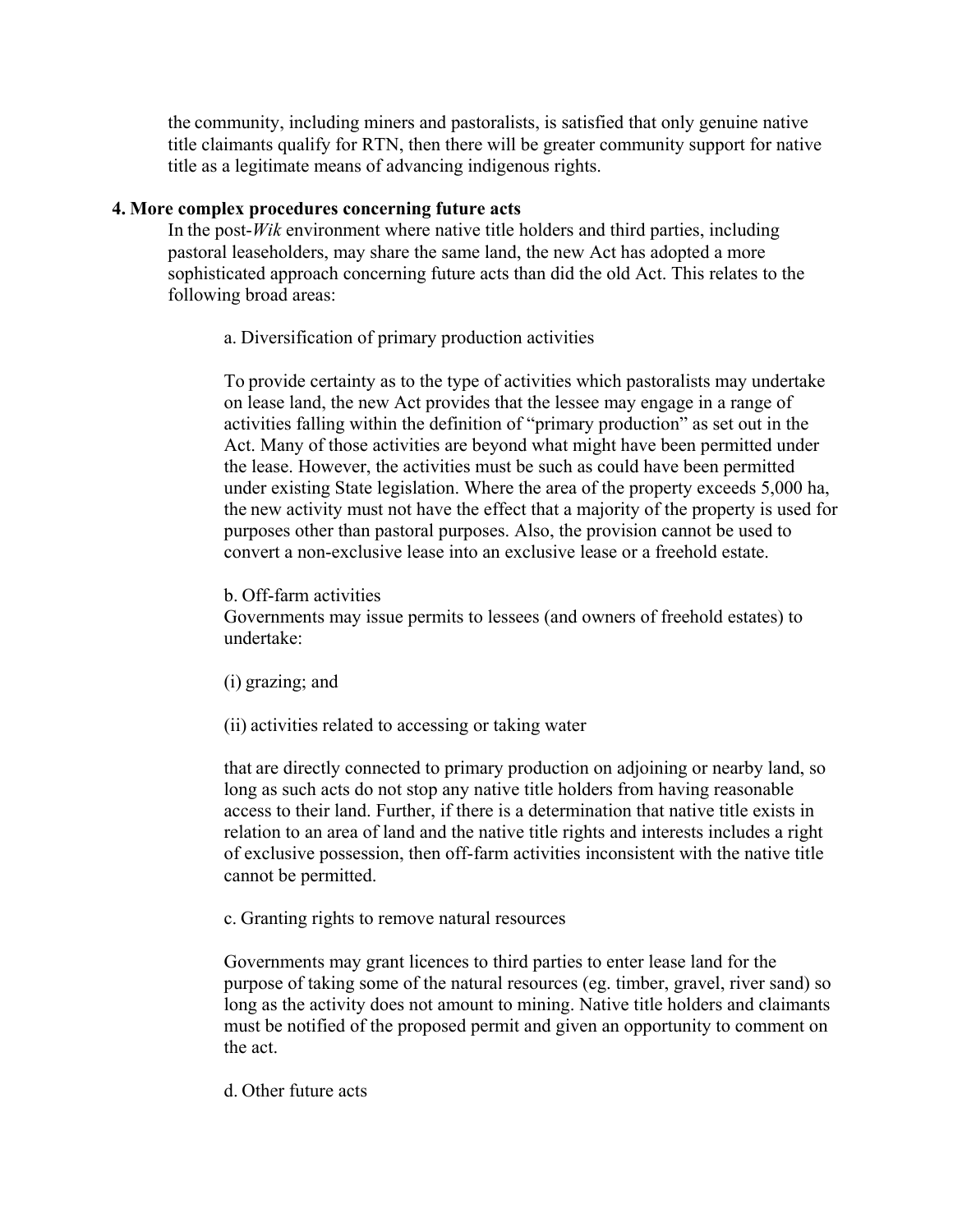Other changes to the future act processes concern acts relating to the management of water (eg. the granting of irrigation licences and fishing licences) and airspace, acts involving reservations (eg. reservations of land for a national park or a school), and acts involving the provision of facilities for the public (eg. wharfs, roads, power lines).

Although these measures provide greater certainty to pastoralists and, in effect, allow them to carry on their farming activities in the manner to which they have become accustomed, and make it easier for governments to regulate various other activities, the right of native title holders to object to these activities has been eroded compared with the old Act. However, decision makers will be required to take into account the effect of the proposed act on native title when considering whether or not to issue the particular licence or permit. Also, native title will not be extinguished by these acts, and, in so far as native title is affected, compensation will be payable to the native title holders.

#### **5. Changes to Right to Negotiate**

RTN under the old Act relates to future acts which consist of the granting of certain mining interests and the compulsory acquisition of native title rights and interests for the benefit of third parties. This basic position has been maintained under the new Act. However, some activities which would have attracted RTN under the old Act have been specifically excluded. These include:

- compulsory acquisitions for privately built infrastructure;
- with the approval of the Commonwealth Minister, the creation or variation of certain mining rights allowing some kinds of low impact or small scale mining;
- acts within a town or city;
- acts to the extent that they relate to the intertidal zone

There has also been some changes in relation to acts covered by agreements with native title holders and to the renewal of some existing and future mining interests.

The other major change in relation to RTN concerns the ability of States to put in place an alternative to RTN in respect of pastoral lease land and some other classes of land. Although there was criticism of this aspect when the compromise was announced, a close reading of s 43A, which confers this power on the States, indicates that native title holders and claimants will continue to have substantial rights of negotiation. For the State's alternative scheme to qualify under s 43A it must have the following features:

- native title holders and claimants will have the right to be notified of proposed mining;
- they will have a right to object to the mining proposal in so far as it affects their native title rights and interests;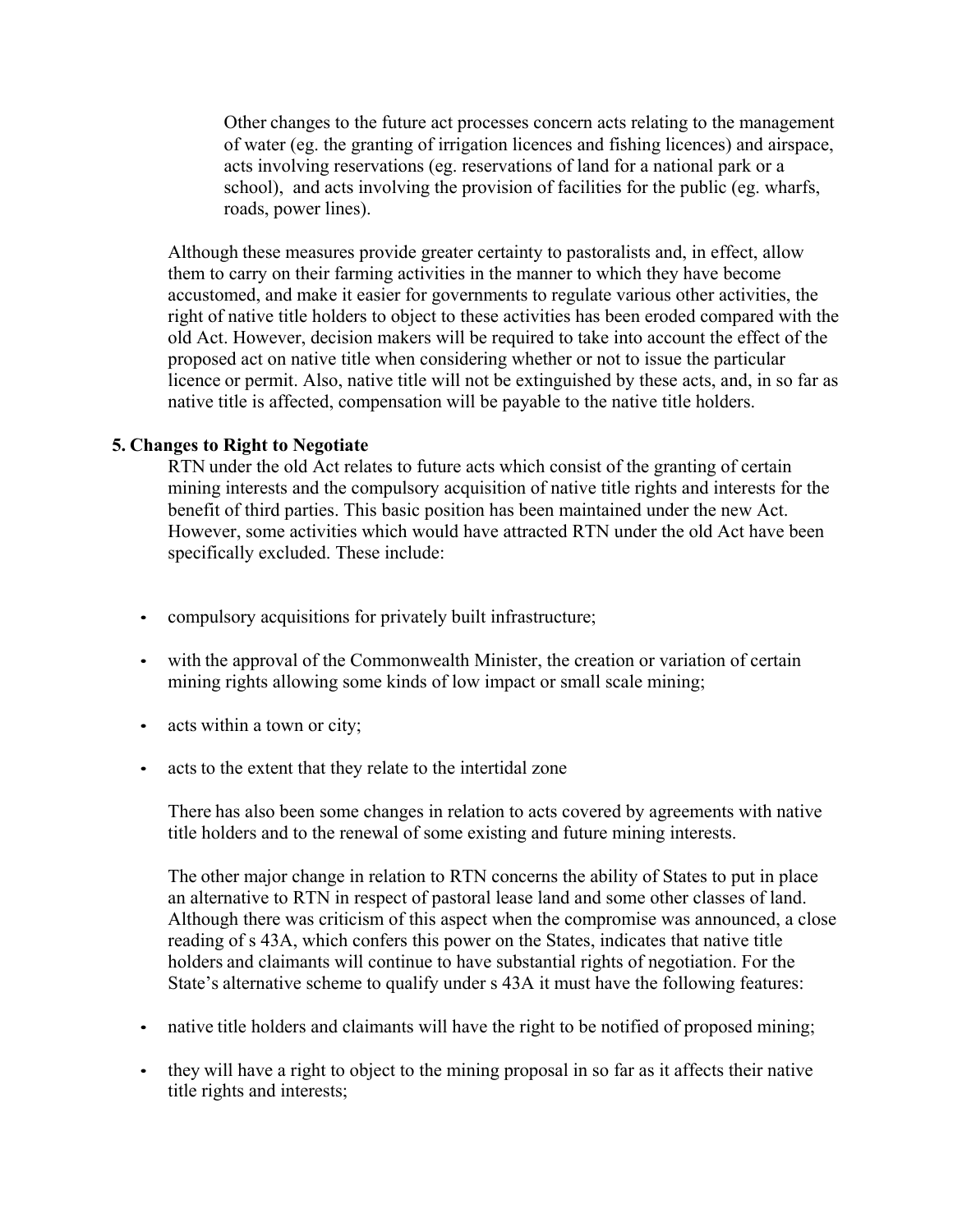- mining companies and State governments will be required to consult with native title holders and claimants about ways of minimising the impact of the mining on their native title rights and interests;
- there must be provision for mediation;
- in the event that an agreement cannot be reached, the objection will be heard by an independent person or body;
- the determination of that independent person or body must be complied with unless it is overruled in the interests of the State after the Minister for indigenous affairs has been consulted and those consultations have been taken into account;
- should mining go ahead then compensation will be provided for the effect of mining on native title rights and interests and the amount of that compensation must be determined by an independent person or body.

Before the State scheme can become effective it must be approved by the Commonwealth Minister. Also, the Senate may, if it chooses to do so, disallow the proposed State scheme.

### **6. Greater Emphasis on Agreements**

Under the old Act it was possible for native title holders to enter into agreements with the government concerning the doing of future acts on land which is or may be subject to native title. The relevant provisions were not very detailed and there was doubt as to whether they would bind people in the future. The new Act has replaced those provisions with a very detailed scheme dealing with Indigenous Land Use Agreements (ILUAs). Many believe that ILUAs will be the way forward in terms of ensuring both that economic development can proceed on land which is or may be subject to native title and that native title rights and interests will be adequately protected. The new provisions have widespread support amongst both the indigenous and non-indigenous sections of the community.

#### **7. Amendments relating to representative Aboriginal/Torres Strait Islander bodies**

The old Act contained provisions for representative bodies to assist native title claimants in the preparation and presentation of their claims. The new Act contains more detailed provisions which the government says are designed to improve the standard of service which these bodies provide.

### **Overall Assessment**

These are but a few of the changes brought about by the amending Act. There are many more too many to detail in a general paper such as this. Although it has to be acknowledged that generally the rights of indigenous people under the NTA (as they existed immediately after *Wik*) have been eroded by the amending Act, that view should be tempered by the following considerations. Firstly, the NTA was passed on the basis of a mistaken view as to what land was capable of being subject to native title. One has to ask whether the Keating government would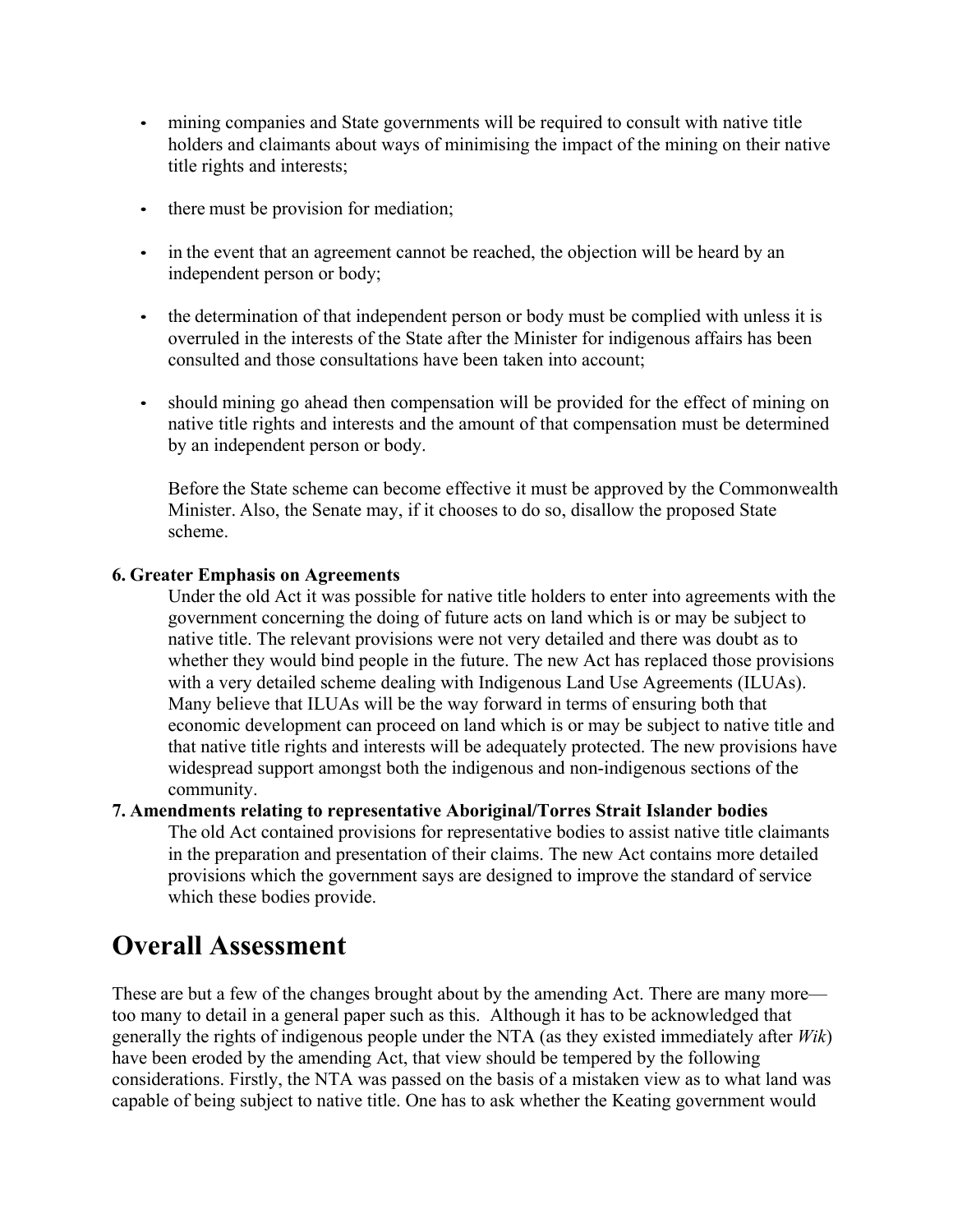have enacted the NTA in its 1993 form had *Wik* been decided before that legislation was passed. Secondly, the original NTAB introduced by the Coalition government in September 1997 has been substantially amended—there have been over 300 amendments to the Bill. Many of its more objectionable features were removed by the Senate in December 1997 and April and July 1998. Thirdly, there are some features which are positive gains for native title holders and claimants, including the section affirming the RDA and the provisions dealing with ILUAs and the claims and registration process.

### **Conclusion**

When the High Court first handed down its decision in Mabo there were many in the community who were bitterly opposed to native title. These included the federal Coalition, most State governments, the mining industry and many pastoralists. After the compromise which resulted in the original NTA, some of these groups at best gave grudging assent—most, however, continued to be opposed. The divisions widened after *Wik*. The debate which ensued split the community in ways not seen since the Vietnam war. Therefore, it is remarkable, after such division and bitterness that, with the passing of the amending legislation, a consensus in favour of native title has been achieved amongst all of those groups who were previously opposed. With the decision of the Labor Party not to raise the issue of native title in the forthcoming election campaign, the consensus in support of the new Act has widened to encompass all of the mainstream of Australian politics. It is to be hoped that in time the indigenous people will also be prepared to give the new Act their assent, even if not their positive consent.

Despite its shortcomings, the new Act does provide the basis for a settlement of the vexed issue of native title for a few years at least. If it can be given a chance to work, and if the problems and shortcomings can be looked at with objectivity, so that necessary amendments can be made without the sort of political rancour that followed *Wik*, there is a chance that native title could within a short time become an accepted part of our land law and be an effective means of advancing the aspirations of the indigenous peoples of Australia.

Jeff Kildea, November 1997, revised July 1998.

\*\*\*\*\*

#### **About the Author**

Jeff Kildea is a barrister who practises in native title law. Jeff was one of the counsel for the Dunghutti people of the Macleay Valley, in the Kempsey district, who in October 1996 became the first indigenous people on mainland Australia to have their native title recognised by the Crown and who in April 1997 obtained the first determination of native title by the Federal Court under the *Native Title Act*. He also acts for the Bundjalung people of the far North Coast who recently signed an agreement under the *Native Title Act* allowing a gold mining project to proceed, the first of its kind in New South Wales, and for the Ngunnawal people of Canberra who are currently negotiating a regional agreement under the *Native Title Act* with the ACT government. Jeff has had a long interest and involvement in Aboriginal affairs and the land rights movement. He was a member of the Catholic Commission for Justice Peace from 1981 to 1987. He has also served on the Board of Uniya—the Jesuit Social Justice Centre. He is currently a member of the Human Rights Council of Australia. All these organisations have been active in supporting Aboriginal rights. He has a Bachelor of Arts and Master of Laws from Sydney University and a Master